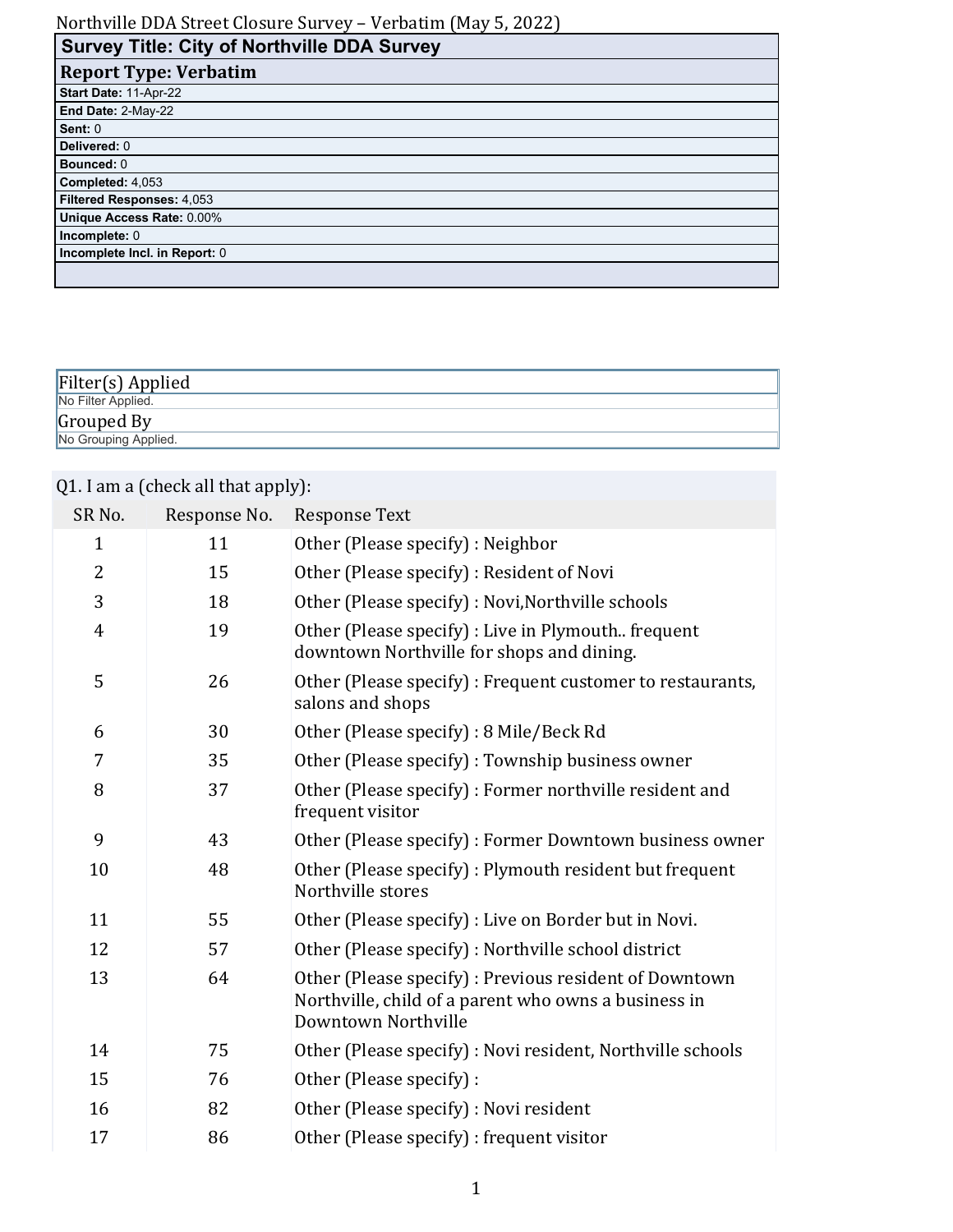|    |     | Northville DDA Street Closure Survey - Verbatim (May 5, 2022)                                       |
|----|-----|-----------------------------------------------------------------------------------------------------|
| 18 | 96  | Other (Please specify) : Parent of Northville school students                                       |
| 19 | 103 | Other (Please specify) : Township employee                                                          |
| 20 | 123 | Other (Please specify) : Frequent Visitor                                                           |
| 21 | 125 | Other (Please specify) : Frequent visitor                                                           |
| 22 | 135 | Other (Please specify) : Novi resident (walking distance to<br>downtown Northville)                 |
| 23 | 143 | Other (Please specify) : Resident of Plymouth Twp.                                                  |
| 24 | 144 | Other (Please specify) : Novi resident                                                              |
| 25 | 146 | Other (Please specify) : Frequent visitor                                                           |
| 26 | 151 | Other (Please specify) : No-Ville resident (Novi address,<br>Northville schools)                    |
| 27 | 164 | Other (Please specify) : Work near downtown                                                         |
| 28 | 171 | Other (Please specify) : Resident of novi                                                           |
| 29 | 176 | Other (Please specify) : Former Northville resident, current<br>patron of businesses                |
| 30 | 180 | Other (Please specify) : Resident of Novi                                                           |
| 31 | 182 | Other (Please specify) : Photographer                                                               |
| 32 | 186 | Other (Please specify): Resident of Novi, 1.5 miles from<br>Northville                              |
| 33 | 188 | Other (Please specify) : Novi resident frequently in<br>Northville                                  |
| 34 | 192 | Other (Please specify) : Resident of the City of Novi                                               |
| 35 | 208 | Other (Please specify) : employed in the City of Northville                                         |
| 36 | 215 | Other (Please specify) : Resident of the city of Novi<br>regularly driving thru downtown Northville |
| 37 | 223 | Other (Please specify) : Novi resident                                                              |
| 38 | 224 | Other (Please specify) : I live nearby and am a frequent<br>visitor of Downtown Northville          |
| 39 | 226 | Other (Please specify) : + family member of downtown<br>business owner                              |
| 40 | 227 | Other (Please specify) : Frequently visit downtown<br>northville                                    |
| 41 | 245 | Other (Please specify) : Resident of Noville - Northville<br>schools, Novi City                     |
| 42 | 246 | Other (Please specify) : Resident of novi, frequent visitor to<br>northville                        |
| 43 | 247 | Other (Please specify) : Resident of Novi but live in<br>Northville school district                 |
| 44 | 248 | Other (Please specify) : Resident of Howell                                                         |
| 45 | 250 | Other (Please specify) : Downtown Business Customer                                                 |
| 46 | 256 | Other (Please specify) : Realtor                                                                    |
| 47 | 258 | Other (Please specify) : Novi resident but Northville school                                        |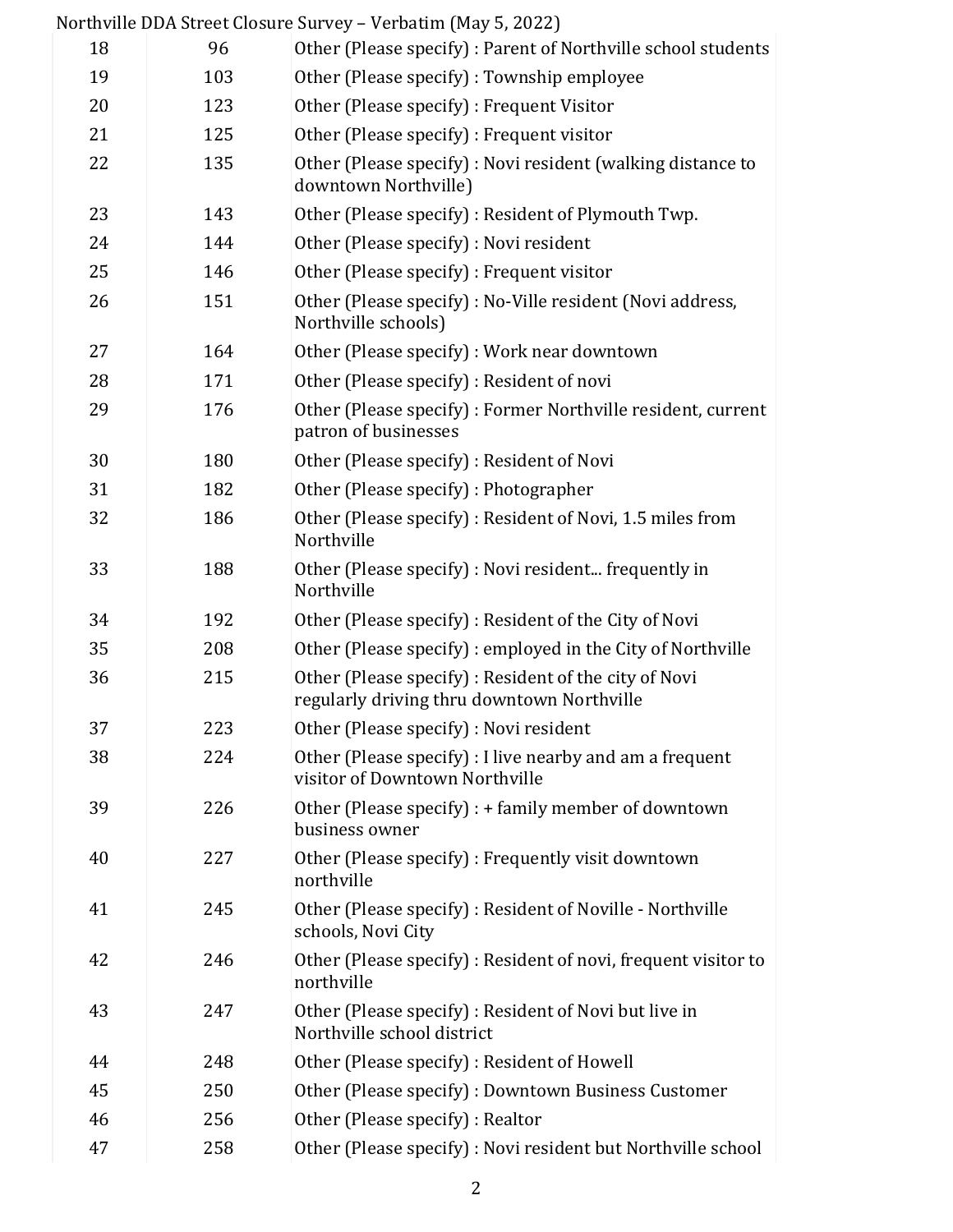|    |     | Northville DDA Street Closure Survey - Verbatim (May 5, 2022)                                                                                                                                                                   |
|----|-----|---------------------------------------------------------------------------------------------------------------------------------------------------------------------------------------------------------------------------------|
|    |     | district                                                                                                                                                                                                                        |
| 48 | 263 | Other (Please specify) : Near Downtown Employee                                                                                                                                                                                 |
| 49 | 265 | Other (Please specify) : My mailing in school address is<br>Northville, but I live in the city of Novi.                                                                                                                         |
| 50 | 279 | Other (Please specify) : Northville visitor                                                                                                                                                                                     |
| 51 | 287 | Other (Please specify) : Resident of canton                                                                                                                                                                                     |
| 52 | 301 | Other (Please specify) : A resident of Novi just outside<br>Northville limits. My children attended Northville schools<br>and my family and I have spent many years frequenting<br>Northville for church, my hair stylist, etc. |
| 53 | 315 | Other (Please specify) : "No'ville" resident                                                                                                                                                                                    |
| 54 | 323 | Other (Please specify) : Resident of Novi within the<br>Northville schools district                                                                                                                                             |
| 55 | 340 | Other (Please specify) : Novi resident                                                                                                                                                                                          |
| 56 | 364 | Other (Please specify) : Live in Northville School District<br>and pay school taxes                                                                                                                                             |
| 57 | 367 | Other (Please specify) : Novi resident                                                                                                                                                                                          |
| 58 | 371 | Other (Please specify) : Novi Resident, Northville Schools<br>boundary                                                                                                                                                          |
| 59 | 380 | Other (Please specify) : Novi resident within walking<br>distance to downtown                                                                                                                                                   |
| 60 | 398 | Other (Please specify) : Live in Novi near downtown                                                                                                                                                                             |
| 61 | 399 | Other (Please specify) : Frequent Northville shopper                                                                                                                                                                            |
| 62 | 400 | Other (Please specify) : Northville Regular/Novi Resident                                                                                                                                                                       |
| 63 | 411 | Other (Please specify) : Novi resident                                                                                                                                                                                          |
| 64 | 412 | Other (Please specify) : Novi                                                                                                                                                                                                   |
| 65 | 422 | Other (Please specify) : Previous resident, frequent patron.                                                                                                                                                                    |
| 66 | 433 | Other (Please specify) : Frequent diner of downtown<br>Northville                                                                                                                                                               |
| 67 | 442 | Other (Please specify) : visitor                                                                                                                                                                                                |
| 68 | 448 | Other (Please specify) : Patron                                                                                                                                                                                                 |
| 69 | 460 | Other (Please specify) : Novi                                                                                                                                                                                                   |
| 70 | 462 | Other (Please specify) : Live in Novi. Frequent visitor to<br>downtown for eating and shopping                                                                                                                                  |
| 71 | 465 | Other (Please specify) : Resident of Dunbarton Pines                                                                                                                                                                            |
| 72 | 468 | Other (Please specify) : Novi resident, northville schools                                                                                                                                                                      |
| 73 | 472 | Other (Please specify) : Novi resident - Northville schools                                                                                                                                                                     |
| 74 | 495 | Other (Please specify) : Shopper                                                                                                                                                                                                |
| 75 | 506 | Other (Please specify) : Novi but shop in Northville (at least<br>I did until street closures)                                                                                                                                  |
| 76 | 516 | Other (Please specify) :                                                                                                                                                                                                        |
| 77 | 545 | Other (Please specify) : Novi resident, within NPS district                                                                                                                                                                     |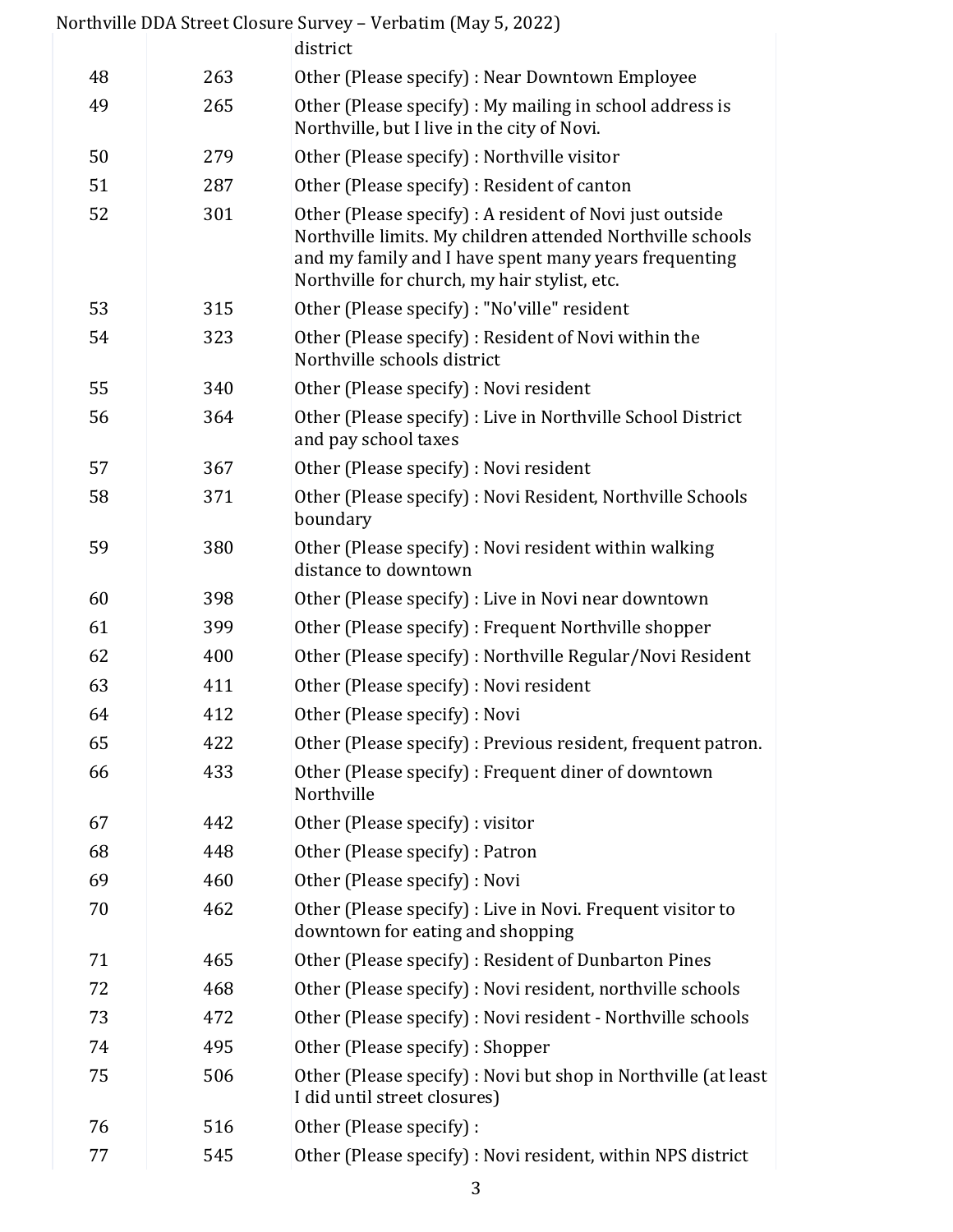|     |     | Northville DDA Street Closure Survey - Verbatim (May 5, 2022)                                                                                                                                    |
|-----|-----|--------------------------------------------------------------------------------------------------------------------------------------------------------------------------------------------------|
| 78  | 564 | Other (Please specify) : Novi Resident, Northville Schools                                                                                                                                       |
| 79  | 573 | Other (Please specify) : Novi but NORTHVILLE Schools                                                                                                                                             |
| 80  | 588 | Other (Please specify) : Novi resident, Northville school<br>district                                                                                                                            |
| 81  | 589 | Other (Please specify) : Living and Learning Enrichment<br>Center employee                                                                                                                       |
| 82  | 594 | Other (Please specify) : Past resident, frequent visitor                                                                                                                                         |
| 83  | 604 | Other (Please specify) : Job coach who works at several job<br>sites downtown Northville                                                                                                         |
| 84  | 615 | Other (Please specify): Northville. Mailing address but lives<br>in the City of Northville                                                                                                       |
| 85  | 618 | Other (Please specify) : work in Northville                                                                                                                                                      |
| 86  | 620 | Other (Please specify) : Northville Business Owner                                                                                                                                               |
| 87  | 621 | Other (Please specify) : Plymouth resident                                                                                                                                                       |
| 88  | 628 | Other (Please specify) : Novi/Northville schools                                                                                                                                                 |
| 89  | 635 | Other (Please specify) : Novi resident in Northville School<br>District (and within walking distance of downtown)                                                                                |
| 90  | 649 | Other (Please specify) : Northville schools, city of Novi                                                                                                                                        |
| 91  | 659 | Other (Please specify) : Northville schools parent; NOVI<br>resident                                                                                                                             |
| 92  | 675 | Other (Please specify) : We live 2 miles from downtown in<br>Novi but attend Northville schools. We are very frequent<br>patrons of downtown Northville and identify with it as our<br>hometown. |
| 93  | 676 | Other (Please specify) : Northville Novi border                                                                                                                                                  |
| 94  | 689 | Other (Please specify) : Novi                                                                                                                                                                    |
| 95  | 696 | Other (Please specify) : Plymouth                                                                                                                                                                |
| 96  | 702 | Other (Please specify) : Neighboring community that enjoys<br>Northville weekly                                                                                                                  |
| 97  | 703 | Other (Please specify) : Resident of Novi                                                                                                                                                        |
| 98  | 707 | Other (Please specify) : Person                                                                                                                                                                  |
| 99  | 708 | Other (Please specify) : Visitor                                                                                                                                                                 |
| 100 | 710 | Other (Please specify) : Plymouth Township resident                                                                                                                                              |
| 101 | 718 | Other (Please specify) : Out of town guest of a resident                                                                                                                                         |
| 102 | 738 | Other (Please specify) : Resident of Novi Chase Farms<br>neighborhood                                                                                                                            |
| 103 | 772 | Other (Please specify) : I work for one of the small<br>restaurants and he helps our business.                                                                                                   |
| 104 | 773 | Other (Please specify) : Downtown employee                                                                                                                                                       |
| 105 | 779 | Other (Please specify) : Novi resident and customer of<br>downtown Northville                                                                                                                    |
| 106 | 804 | Other (Please specify) : Northville Schools Tax Payer                                                                                                                                            |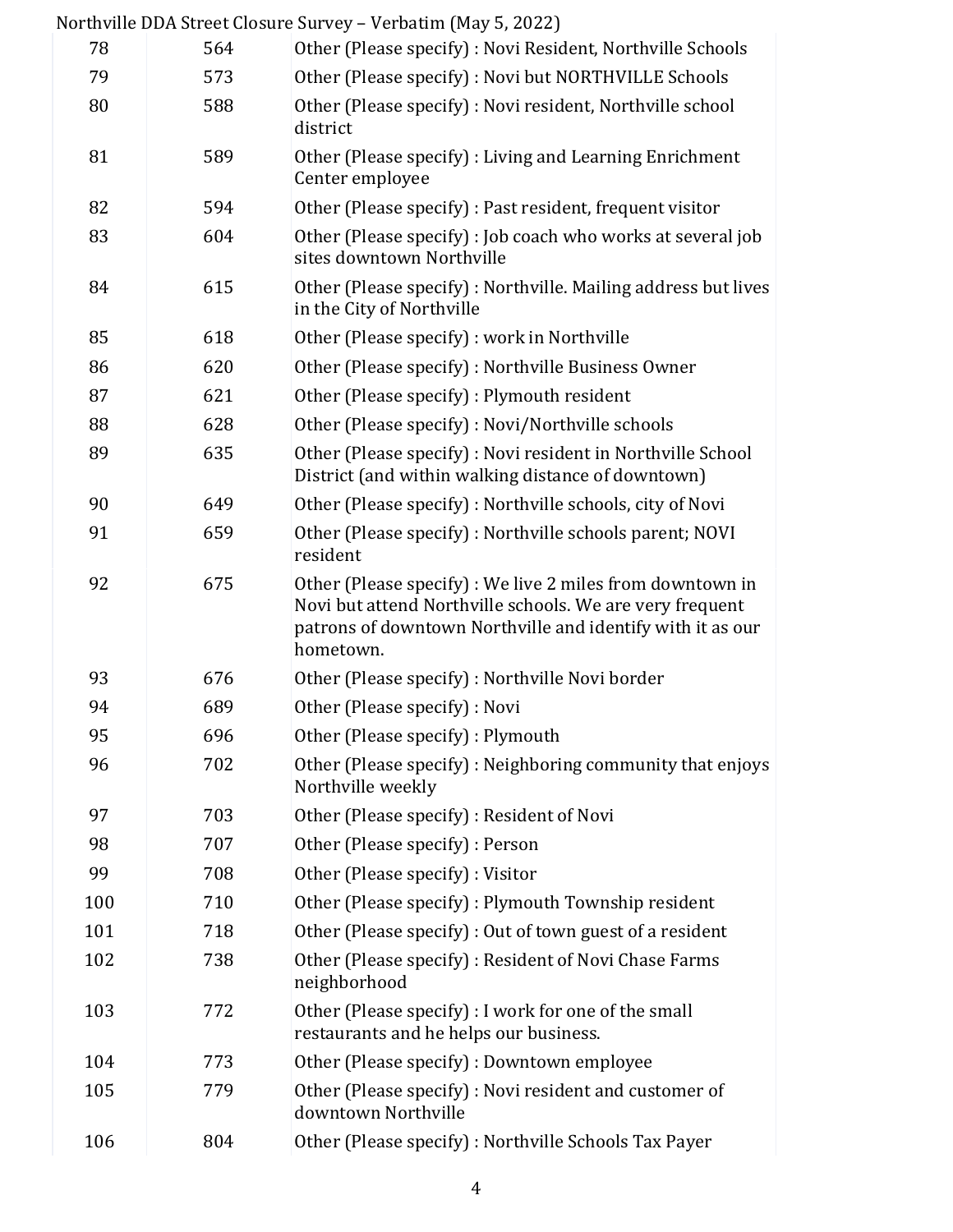|     |       | Northville DDA Street Closure Survey - Verbatim (May 5, 2022)                                        |
|-----|-------|------------------------------------------------------------------------------------------------------|
| 107 | 841   | Other (Please specify) : Living and Learning Enrichment<br>Center and                                |
| 108 | 848   | Other (Please specify) : Resident of farmington hills                                                |
| 109 | 849   | Other (Please specify) : Previous downtown resident                                                  |
| 110 | 854   | Other (Please specify) : Visit often                                                                 |
| 111 | 858   | Other (Please specify) : Former NCBA employee                                                        |
| 112 | 870   | Other (Please specify) : Frequent visitor to downtown<br>Northville                                  |
| 113 | 873   | Other (Please specify) : Frequent visitor                                                            |
| 114 | 875   | Other (Please specify) : Resident in Novi                                                            |
| 115 | 878   | Other (Please specify) : Frequent visitor from Novi                                                  |
| 116 | 887   | Other (Please specify) : Northville school district                                                  |
| 117 | 893   | Other (Please specify) : Former Resident, Occasional Visitor                                         |
| 118 | 904   | Other (Please specify) : visitor                                                                     |
| 119 | 912   | Other (Please specify) : Frequent visitor since I was a kid.                                         |
| 120 | 913   | Other (Please specify) : Renter in Maincentre                                                        |
| 121 | 918   | Other (Please specify) : South novi. Northville schools                                              |
| 122 | 922   | Other (Please specify) : Northville school district                                                  |
| 123 | 934   | Other (Please specify) : Browndog participant and enjoy the<br>patio!                                |
| 124 | 954   | Other (Please specify) : Novi resident with Northville<br>mailing address                            |
| 125 | 965   | Other (Please specify) : City of Novi with a Northville<br>address                                   |
| 126 | 976   | Other (Please specify) : Visitor. Member Northville Rotary<br>Club.                                  |
| 127 | 977   | Other (Please specify) : Go to church there.                                                         |
| 128 | 978   | Other (Please specify) : Live in Novi /in Rotary Club of<br>Northville and out place to meet friends |
| 129 | 992   | Other (Please specify) : Novi, 5 minutes from Northville                                             |
| 130 | 1,024 | Other (Please specify) : Novi                                                                        |
| 131 | 1,025 | Other (Please specify) : Library Employee and "Novi-lle"<br>resident                                 |
| 132 | 1,032 | Other (Please specify) : frequent visitor from Plymouth Twp                                          |
| 133 | 1,060 | Other (Please specify) : Nearby visitor                                                              |
| 134 | 1,090 | Other (Please specify) : Resident of Novi; Northville School<br>District                             |
| 135 | 1,092 | Other (Please specify) : Visitor                                                                     |
| 136 | 1,123 | Other (Please specify) : Novi resident who lives on the<br>border and shops Northville               |
| 137 | 1,137 | Other (Please specify) : customer                                                                    |
| 138 | 1,139 | Other (Please specify) : Resident of Novi; Northville schools                                        |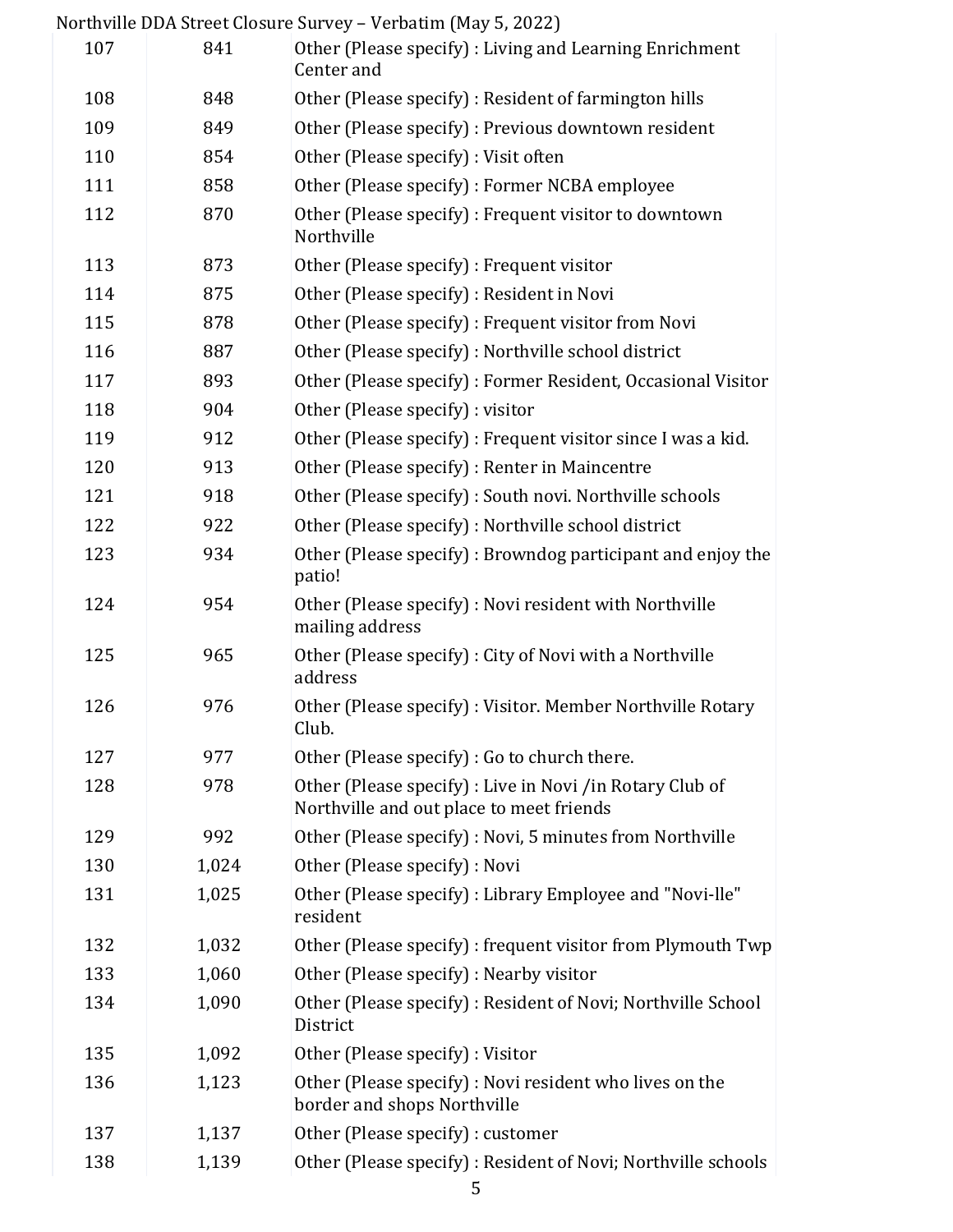|     |       | $\frac{1}{100}$ chemic DDA out cet grosule but ver $\frac{1}{100}$ verbathin (Fia) b, 2022,                                                                                                         |
|-----|-------|-----------------------------------------------------------------------------------------------------------------------------------------------------------------------------------------------------|
| 139 | 1,141 | Other (Please specify) : Resident of Novi                                                                                                                                                           |
| 140 | 1,145 | Other (Please specify) : Longtime resident of the city (44<br>years) now live in Novi with Northville mailing address and<br>Northville schools and we are still walkable to downtown<br>Northville |
| 141 | 1,156 | Other (Please specify) : Novi Resident                                                                                                                                                              |
| 142 | 1,157 | Other (Please specify) : Resident of Farmington                                                                                                                                                     |
| 143 | 1,184 | Other (Please specify) : resident of Novi                                                                                                                                                           |
| 144 | 1,189 | Other (Please specify) : Former resident. Frequent visitor.                                                                                                                                         |
| 145 | 1,241 | Other (Please specify) : Enjoy dining downtown                                                                                                                                                      |
| 146 | 1,252 | Other (Please specify) : Resident of Novi with children in<br>Northville Public Schools                                                                                                             |
| 147 | 1,257 | Other (Please specify) : Ply Township                                                                                                                                                               |
| 148 | 1,263 | Other (Please specify) : frequent visitor to northville                                                                                                                                             |
| 149 | 1,264 | Other (Please specify) : Novi resident in Northville school<br>district (so functionally live in Northville!)                                                                                       |
| 150 | 1,265 | Other (Please specify) : Downtown shopper                                                                                                                                                           |
| 151 | 1,266 | Other (Please specify) : Shopper                                                                                                                                                                    |
| 152 | 1,271 | Other (Please specify) : employee in Northville Twp                                                                                                                                                 |
| 153 | 1,283 | Other (Please specify) : Government agency                                                                                                                                                          |
| 154 | 1,287 | Other (Please specify) : Live in Novi but in the Northville<br>school district                                                                                                                      |
| 155 | 1,318 | Other (Please specify) : Novi resodent                                                                                                                                                              |
| 156 | 1,383 | Other (Please specify) : Northville school district, reside in<br>City of Novi                                                                                                                      |
| 157 | 1,393 | Other (Please specify) : Visitor of Northville                                                                                                                                                      |
| 158 | 1,396 | Other (Please specify) : Resident of Novi                                                                                                                                                           |
| 159 | 1,412 | Other (Please specify) : Novi reaident                                                                                                                                                              |
| 160 | 1,415 | Other (Please specify) : Novi                                                                                                                                                                       |
| 161 | 1,418 | Other (Please specify) : Plymouth                                                                                                                                                                   |
| 162 | 1,441 | Other (Please specify) : Visitor and nearby resident                                                                                                                                                |
| 163 | 1,444 | Other (Please specify) : Live within walking distant of<br>downtown                                                                                                                                 |
| 164 | 1,451 | Other (Please specify) : I live in Hartland and frequent<br>Northville                                                                                                                              |
| 165 | 1,468 | Other (Please specify) : Downtown Northville patron, Salem<br>resident                                                                                                                              |
| 166 | 1,477 | Other (Please specify) : I live just outside of city limits in<br>Novi. Country Place Condid                                                                                                        |
| 167 | 1,483 | Other (Please specify) : Chase Farms Novi Resident                                                                                                                                                  |
| 168 | 1,493 | Other (Please specify) : Novi Resident                                                                                                                                                              |
| 169 | 1,501 | Other (Please specify) : O I resident, Northville schools                                                                                                                                           |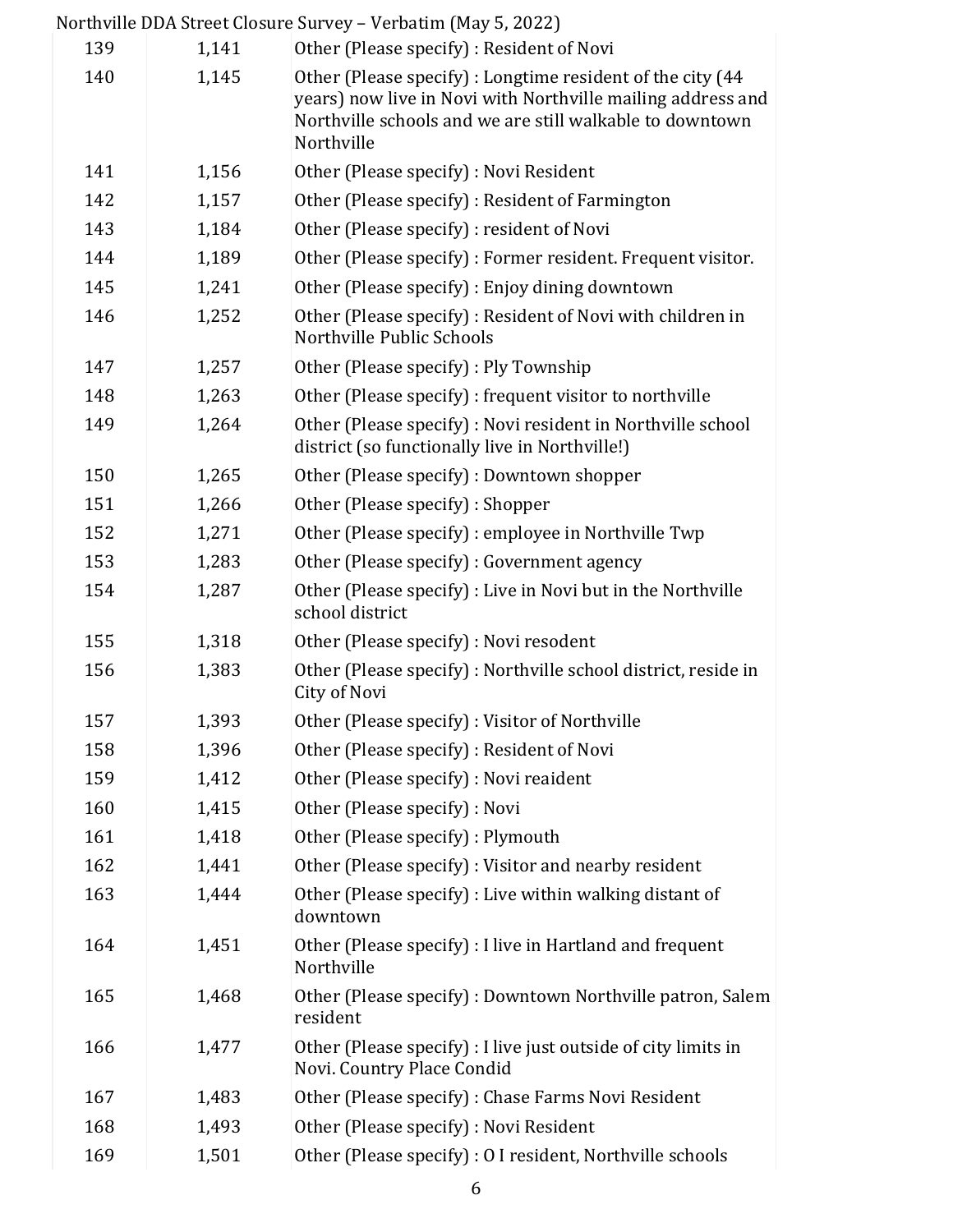|     |       | of the BDR street dissure survey a verbathly (may b) 2022)                                                                               |
|-----|-------|------------------------------------------------------------------------------------------------------------------------------------------|
| 170 | 1,512 | Other (Please specify) : Frequent visitor / patron                                                                                       |
| 171 | 1,532 | Other (Please specify) : Resident of Novi with children in<br>Northville schools.                                                        |
| 172 | 1,538 | Other (Please specify) : Novi resident who lives close<br>enough to walk downtown.                                                       |
| 173 | 1,540 | Other (Please specify) : I am a prior resident of northville                                                                             |
| 174 | 1,542 | Other (Please specify) : Resident novi - Northville mailing<br>address, Northville schools                                               |
| 175 | 1,543 | Other (Please specify) : Wyandotte                                                                                                       |
| 176 | 1,550 | Other (Please specify) : Former resident                                                                                                 |
| 177 | 1,553 | Other (Please specify) : For 44 years we have lived in No<br>Ville. Northville Schools but Novi taxes.                                   |
| 178 | 1,563 | Other (Please specify) : Canton resident                                                                                                 |
| 179 | 1,564 | Other (Please specify) : Caretaker of Northville residents                                                                               |
| 180 | 1,565 | Other (Please specify) : Former resident                                                                                                 |
| 181 | 1,566 | Other (Please specify) : speaking for my mom who is a<br>resident, i was born and raised in northville and am there 1-<br>2 times a week |
| 182 | 1,568 | Other (Please specify) : Frequent customer                                                                                               |
| 183 | 1,574 | Other (Please specify) : Father resident                                                                                                 |
| 184 | 1,575 | Other (Please specify) : Novi resident, Northville mailing<br>address                                                                    |
| 185 | 1,576 | Other (Please specify) : Novi From north I'll                                                                                            |
| 186 | 1,587 | Other (Please specify) : Resident of Novi but Northville<br>schools and mailing address                                                  |
| 187 | 1,588 | Other (Please specify) : Resident of Novi                                                                                                |
| 188 | 1,592 | Other (Please specify) : Novi Resident (Northville schools)                                                                              |
| 189 | 1,599 | Other (Please specify) : novi resident                                                                                                   |
| 190 | 1,607 | Other (Please specify) : Resident of novi                                                                                                |
| 191 | 1,608 | Other (Please specify) : Northville mailing & schools, but<br>novi city                                                                  |
| 192 | 1,619 | Other (Please specify) : Patron                                                                                                          |
| 193 | 1,653 | Other (Please specify) : Novi resident that enjoys Northville                                                                            |
| 194 | 1,654 | Other (Please specify) : Frequent visitor                                                                                                |
| 195 | 1,669 | Other (Please specify) : Resident of Novi                                                                                                |
| 196 | 1,684 | Other (Please specify) : Northville school Novi resident                                                                                 |
| 197 | 1,709 | Other (Please specify) : I live nearby                                                                                                   |
| 198 | 1,711 | Other (Please specify) : I lived in Northville until I bought in<br>Novi                                                                 |
| 199 | 1,713 | Other (Please specify) : Northville Public official                                                                                      |
| 200 | 1,719 | Other (Please specify) : Frequent visitor and live in<br>Farmington                                                                      |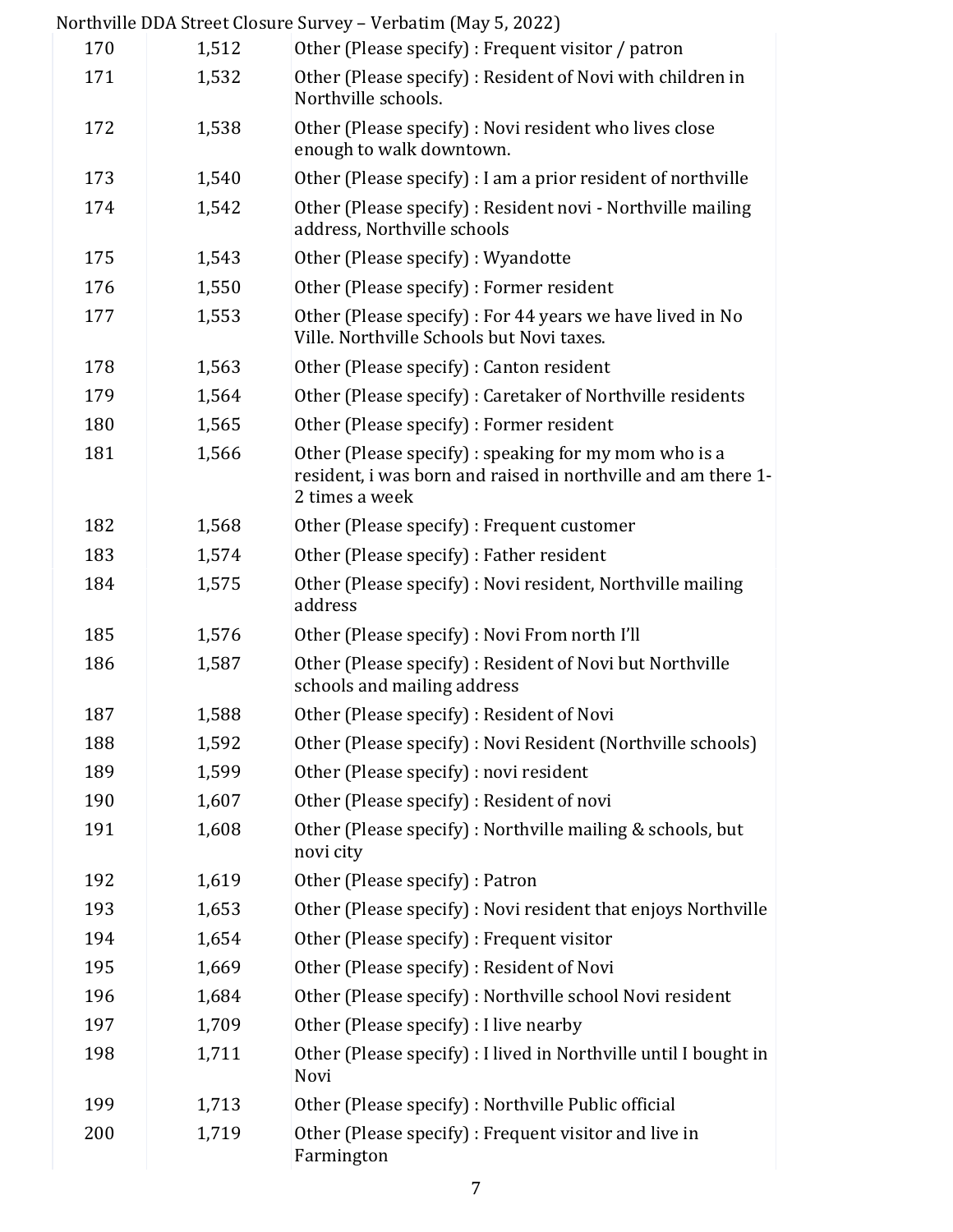|     |       | Northville DDA Street Closure Survey - Verbatim (May 5, 2022)                                |
|-----|-------|----------------------------------------------------------------------------------------------|
| 201 | 1,721 | Other (Please specify) : Visitor                                                             |
| 202 | 1,736 | Other (Please specify) : Resident of Plymouth                                                |
| 203 | 1,751 | Other (Please specify) : Novi resident                                                       |
| 204 | 1,755 | Other (Please specify) : Northville school district                                          |
| 205 | 1,757 | Other (Please specify) : Novi resident who frequents<br>Northville shops and restaurants.    |
| 206 | 1,758 | Other (Please specify) : Novi resident                                                       |
| 207 | 1,759 | Other (Please specify) : resident of Clawson                                                 |
| 208 | 1,765 | Other (Please specify) : Local visitor                                                       |
| 209 | 1,768 | Other (Please specify) : Grew up there & my son still lives<br>there                         |
| 210 | 1,769 | Other (Please specify) : Frequent visitor to downtown                                        |
| 211 | 1,772 | Other (Please specify) : Resident of Farmington                                              |
| 212 | 1,776 | Other (Please specify) : person that likes to visit Downtown<br>Northville                   |
| 213 | 1,783 | Other (Please specify) : Regular visitor                                                     |
| 214 | 1,784 | Other (Please specify) : Downtown patron                                                     |
| 215 | 1,786 | Other (Please specify) : Frequent visitor to Northville                                      |
| 216 | 1,787 | Other (Please specify) : consumer                                                            |
| 217 | 1,788 | Other (Please specify) : Visitor to Northville                                               |
| 218 | 1,791 | Other (Please specify) : Resident of Novi on border of<br>Northville                         |
| 219 | 1,793 | Other (Please specify) : Ittsf                                                               |
| 220 | 1,794 | Other (Please specify) : Residence of Novi                                                   |
| 221 | 1,795 | Other (Please specify) : Visitor from neighboring city                                       |
| 222 | 1,798 | Other (Please specify) : EX resident                                                         |
| 223 | 1,807 | Other (Please specify) : Frequent visitor to Northville                                      |
| 224 | 1,811 | Other (Please specify) : Resident of Northville Twp. and<br>work in downtown Northville      |
| 225 | 1,812 | Other (Please specify) : Local resident                                                      |
| 226 | 1,813 | Other (Please specify) : Neigboring city resident                                            |
| 227 | 1,815 | Other (Please specify) : visitor                                                             |
| 228 | 1,820 | Other (Please specify) : Novi resident, frequent patron of<br>downtown Northville businesses |
| 229 | 1,825 | Other (Please specify) : Resident of Farmington who visits<br>Northville                     |
| 230 | 1,827 | Other (Please specify) : Customer of this restaurant and<br>area.                            |
| 231 | 1,831 | Other (Please specify) : Patron of downtown Northville                                       |
| 232 | 1,837 | Other (Please specify) : Novi on 8 mile                                                      |
| 233 | 1,838 | Other (Please specify) : Visitor                                                             |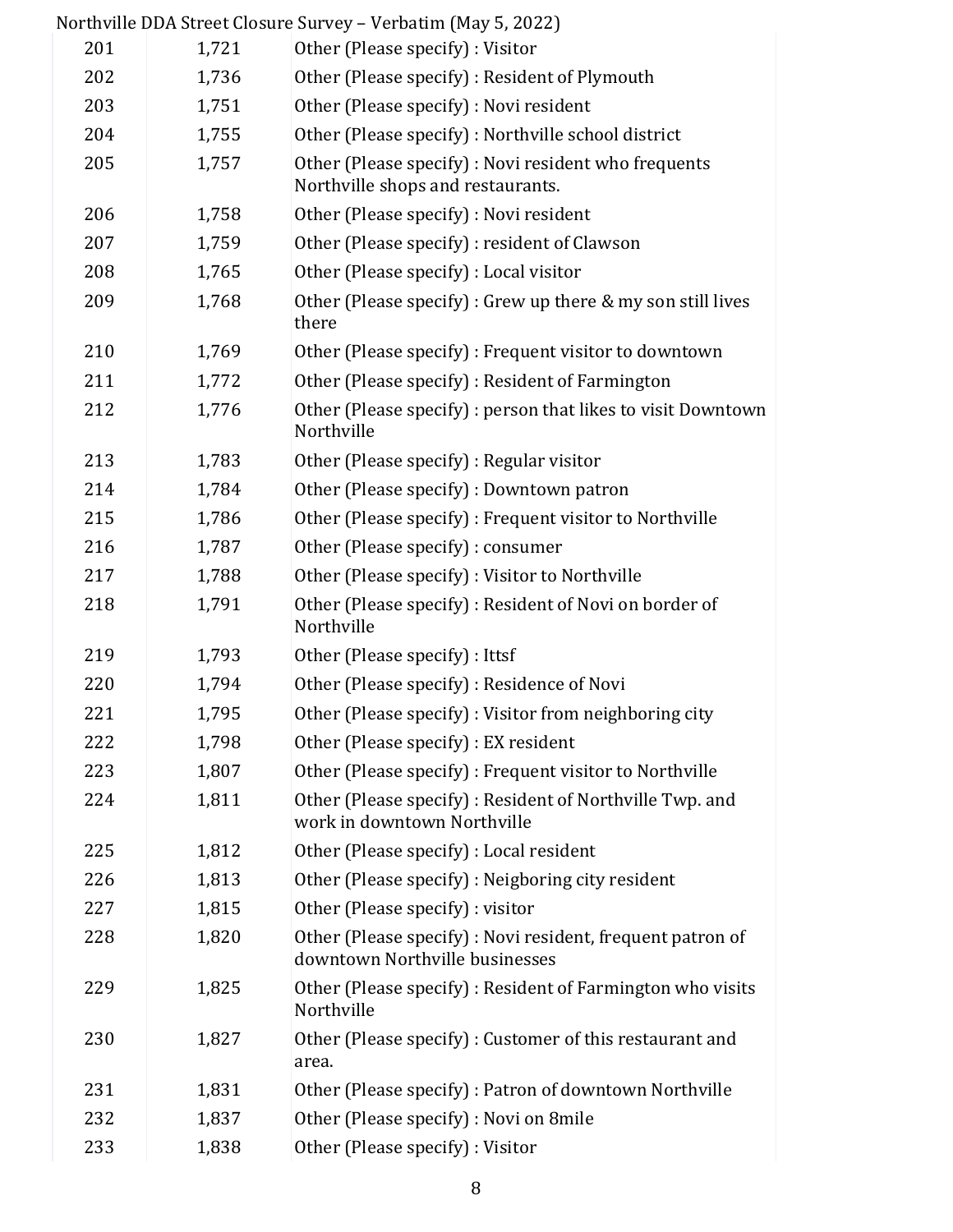|     |       | Northville DDA Street Closure Survey - Verbatim (May 5, 2022)                                                                       |
|-----|-------|-------------------------------------------------------------------------------------------------------------------------------------|
| 234 | 1,841 | Other (Please specify) : Noville                                                                                                    |
| 235 | 1,843 | Other (Please specify) : Commerce resident that visits<br>Northville often!                                                         |
| 236 | 1,847 | Other (Please specify) : Novi Resident                                                                                              |
| 237 | 1,848 | Other (Please specify) : Visitor from a city over                                                                                   |
| 238 | 1,849 | Other (Please specify) : Novi resident                                                                                              |
| 239 | 1,853 | Other (Please specify) : Frequent visitor                                                                                           |
| 240 | 1,856 | Other (Please specify) : Former Northville River city<br>resident, now living in Farmington but a regular visitor to<br>Northville. |
| 241 | 1,858 | Other (Please specify) : Resident of Farmington Hills                                                                               |
| 242 | 1,859 | Other (Please specify) : Resident of novi                                                                                           |
| 243 | 1,860 | Other (Please specify) : Resident of Farmington Hills who<br>enjoys dining in downtown Northville                                   |
| 244 | 1,865 | Other (Please specify) : Frequent visitor of downtown<br>northville                                                                 |
| 245 | 1,866 | Other (Please specify) : Resident of Novi that goes to<br>downtown Northville often                                                 |
| 246 | 1,867 | Other (Please specify) : Farmington Resident                                                                                        |
| 247 | 1,868 | Other (Please specify) : frequent visitor/shopper from novi                                                                         |
| 248 | 1,870 | Other (Please specify) : Kids go to OLV and we visit<br>northville often, live in Novi                                              |
| 249 | 1,875 | Other (Please specify) : Visitor                                                                                                    |
| 250 | 1,877 | Other (Please specify) : Farmington Hills resident                                                                                  |
| 251 | 1,879 | Other (Please specify) : Visitor                                                                                                    |
| 252 | 1,882 | Other (Please specify) : Novi resident                                                                                              |
| 253 | 1,883 | Other (Please specify) : Love to visit there                                                                                        |
| 254 | 1,884 | Other (Please specify) : Frequent visitor to the northville<br>area                                                                 |
| 255 | 1,885 | Other (Please specify) : Frequent downtown visitor                                                                                  |
| 256 | 1,895 | Other (Please specify) : Novi resident                                                                                              |
| 257 | 1,896 | Other (Please specify) : Plymouth Township Resident                                                                                 |
| 258 | 1,898 | Other (Please specify) : nonresident or business owner                                                                              |
| 259 | 1,900 | Other (Please specify) : Resident of Farmington Hills                                                                               |
| 260 | 1,902 | Other (Please specify) : Local to Northville, but do not live<br>in Northville                                                      |
| 261 | 1,905 | Other (Please specify) : I am a Novi resident that frequents<br>Northville often                                                    |
| 262 | 1,906 | Other (Please specify) : Consumer of Northville<br>Businesses/Resident of Commerce                                                  |
| 263 | 1,908 | Other (Please specify) : Visitor of Northville restaurants and<br>businesses                                                        |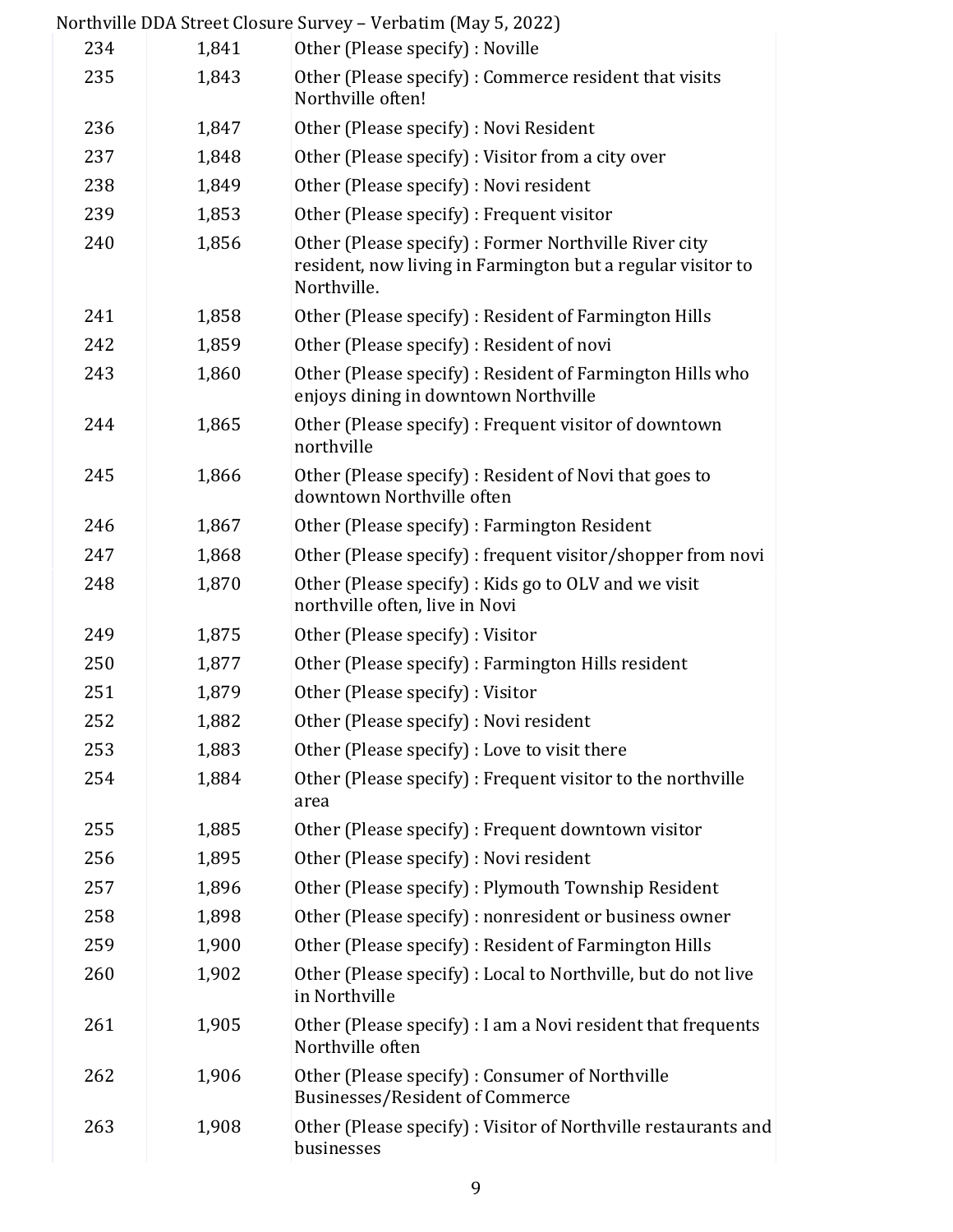|     |       | Northville DDA Street Closure Survey - Verbatim (May 5, 2022)                             |
|-----|-------|-------------------------------------------------------------------------------------------|
| 264 | 1,909 | Other (Please specify) : City of Plymouth Resident                                        |
| 265 | 1,910 | Other (Please specify) : Resident near by                                                 |
| 266 | 1,911 | Other (Please specify) : Novi resident                                                    |
| 267 | 1,914 | Other (Please specify) : Novi resideny                                                    |
| 268 | 1,915 | Other (Please specify) : Frequent visitor                                                 |
| 269 | 1,916 | Other (Please specify): Resident of Berkley, MI but visit<br>Northville frequently        |
| 270 | 1,917 | Other (Please specify) : Livonia resident                                                 |
| 271 | 1,919 | Other (Please specify) : Plymouth resident                                                |
| 272 | 1,923 | Other (Please specify) : City of Novi Resident who frequents<br>Downtown Northville       |
| 273 | 1,927 | Other (Please specify) : Previous Northville Resident                                     |
| 274 | 1,929 | Other (Please specify) : Visitor                                                          |
| 275 | 1,933 | Other (Please specify) : resident of plymouth                                             |
| 276 | 1,935 | Other (Please specify) : Frequent diner from Farmington<br>Hills                          |
| 277 | 1,936 | Other (Please specify) : Resident of Livonia, who frequents<br>Downtown Northville.       |
| 278 | 1,939 | Other (Please specify) : Patron of Northville's<br>establishments                         |
| 279 | 1,941 | Other (Please specify) : Resident of Novi                                                 |
| 280 | 1,943 | Other (Please specify) : I'm a Plymouth resident who<br>frequents downtown Northville.    |
| 281 | 1,948 | Other (Please specify) : Daughter lives in downtown<br>Northville                         |
| 282 | 1,950 | Other (Please specify) : Patron                                                           |
| 283 | 1,952 | Other (Please specify) : Bystander                                                        |
| 284 | 1,954 | Other (Please specify) : Patron                                                           |
| 285 | 1,957 | Other (Please specify) : Novi                                                             |
| 286 | 1,959 | Other (Please specify) : Northville lover, resident of Lyon<br>Twp                        |
| 287 | 1,961 | Other (Please specify) : Resident of Livonia                                              |
| 288 | 1,962 | Other (Please specify) : VISITOR                                                          |
| 289 | 1,963 | Other (Please specify) : Novi resident but Northville school<br>district                  |
| 290 | 1,965 | Other (Please specify) : Patron of the area and resident of<br>nearby city                |
| 291 | 1,967 | Other (Please specify) : Visitor                                                          |
| 292 | 1,969 | Other (Please specify) : Live in Canton, MI                                               |
| 293 | 1,974 | Other (Please specify) : Live in Plymouth but frequentlly<br>dine in downtown Northville. |
| 294 | 1,975 | Other (Please specify) : Visitor                                                          |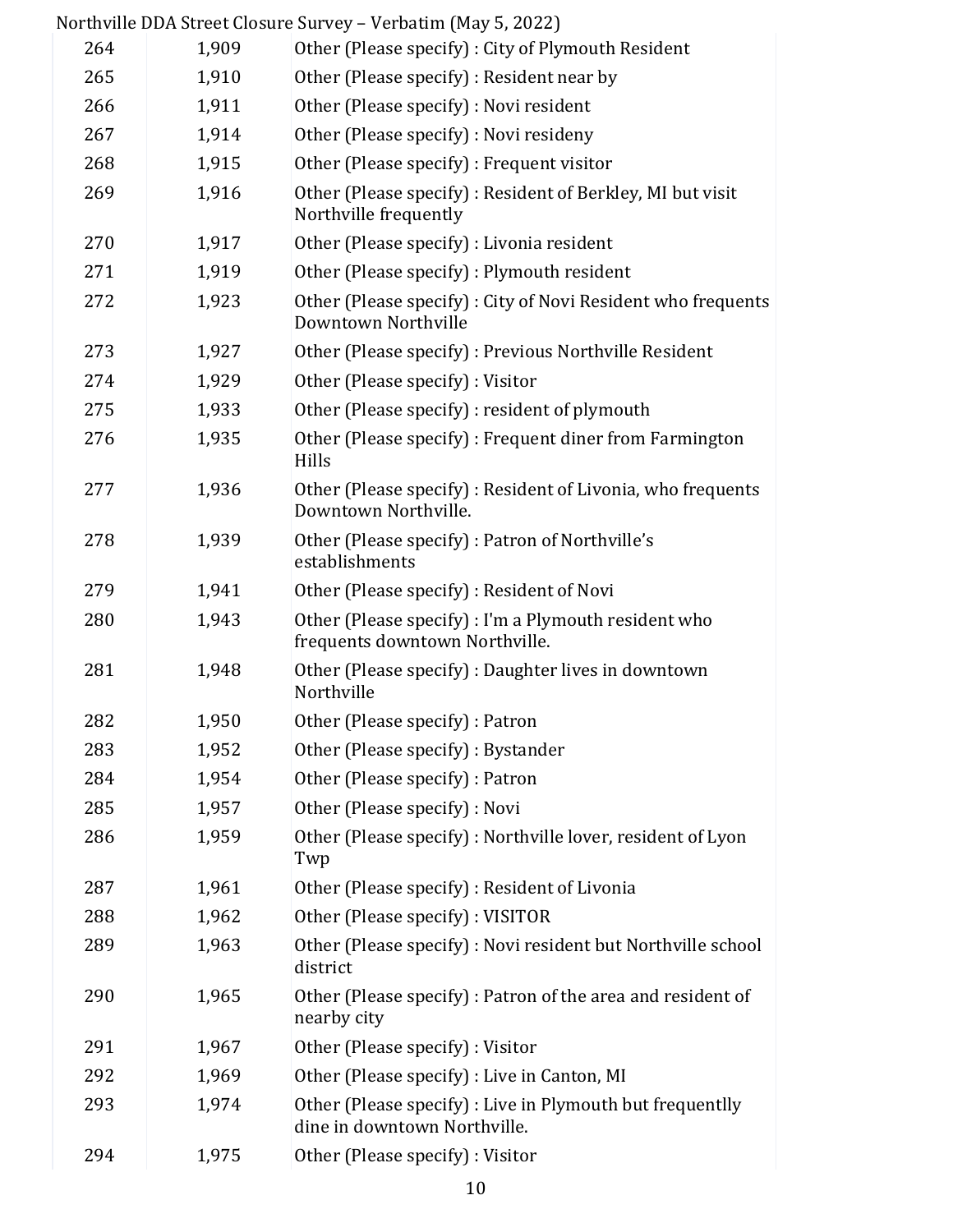| Northville DDA Street Closure Survey – Verbatim (May 5, 2022) |  |
|---------------------------------------------------------------|--|
|---------------------------------------------------------------|--|

|     |       | of the net between the survey $\alpha$ of $\alpha$ and $\alpha$ $\beta$ becomes the $\alpha$      |
|-----|-------|---------------------------------------------------------------------------------------------------|
| 295 | 1,976 | Other (Please specify) : Frequent visitor to Downtown<br>Northville                               |
| 296 | 1,978 | Other (Please specify) : Novi resident                                                            |
| 297 | 1,980 | Other (Please specify) : Novi resident 2 miles from<br>Downtown                                   |
| 298 | 1,983 | Other (Please specify) : Resident of Novi and frequent<br>visitor to downtown Northville          |
| 299 | 1,985 | Other (Please specify) : Frequent visitor of Northville                                           |
| 300 | 1,986 | Other (Please specify) : Frequent diner and shopper in<br>Northville                              |
| 301 | 1,987 | Other (Please specify) : Novi but Northville schools                                              |
| 302 | 1,990 | Other (Please specify) : Nearby resident who frequents<br>Downtown Northville                     |
| 303 | 1,992 | Other (Please specify) : visitor                                                                  |
| 304 | 1,993 | Other (Please specify) : visitor                                                                  |
| 305 | 1,997 | Other (Please specify) : Novi resident                                                            |
| 306 | 1,998 | Other (Please specify) : Frequent visitor                                                         |
| 307 | 1,999 | Other (Please specify) : Frequent downtown customer in<br>the summer months                       |
| 308 | 2,000 | Other (Please specify) : Plymouth resident                                                        |
| 309 | 2,001 | Other (Please specify) : Resident of Ann Arbor Who<br>Frequents Northville 1-2 weekends per month |
| 310 | 2,002 | Other (Please specify) : I live in Farmington and like to go<br>out to eat in Northville          |
| 311 | 2,004 | Other (Please specify) : Customer/Visitor of Northville on a<br>regular basis                     |
| 312 | 2,005 | Other (Please specify) : Customer                                                                 |
| 313 | 2,007 | Other (Please specify) : Plymouth Township                                                        |
| 314 | 2,008 | Other (Please specify) : Resident Novi, Northville School<br>District (9mi/Beck)                  |
| 315 | 2,014 | Other (Please specify) : Patron from Canton/Plymouth.                                             |
| 316 | 2,015 | Other (Please specify) : Someone who eats out down there                                          |
| 317 | 2,019 | Other (Please specify) : Novi - Chase Farms resident                                              |
| 318 | 2,020 | Other (Please specify) : Northville address                                                       |
| 319 | 2,022 | Other (Please specify) : Novi resident very close to<br>downtown                                  |
| 320 | 2,025 | Other (Please specify) : Neighboring resident of Novi                                             |
| 321 | 2,027 | Other (Please specify) : Out of town visitor                                                      |
| 322 | 2,029 | Other (Please specify) : Customer of downtown restaurants<br>and stores                           |
| 323 | 2,030 | Other (Please specify) : Novi resident                                                            |
| 324 | 2,032 | Other (Please specify) : Frequent patron of downtown                                              |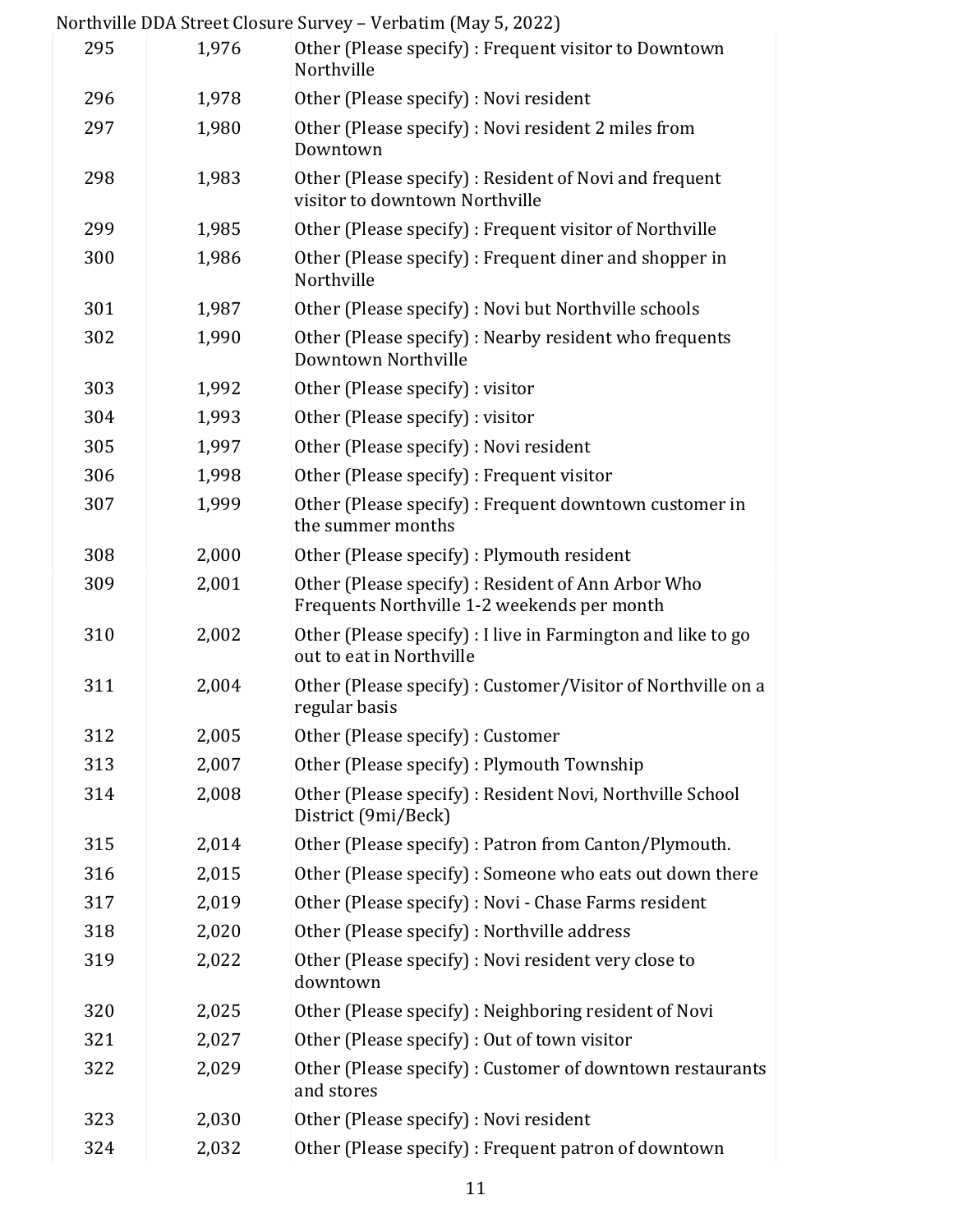|     |       | Northville DDA Street Closure Survey - Verbatim (May 5, 2022)                                                                                                                            |
|-----|-------|------------------------------------------------------------------------------------------------------------------------------------------------------------------------------------------|
|     |       | Northville.                                                                                                                                                                              |
| 325 | 2,034 | Other (Please specify) : Resident of "No-ville"                                                                                                                                          |
| 326 | 2,035 | Other (Please specify) : Patron                                                                                                                                                          |
| 327 | 2,036 | Other (Please specify) : Consumer who shops and dines in<br>Downtown Northville                                                                                                          |
| 328 | 2,037 | Other (Please specify) : User of Northville services                                                                                                                                     |
| 329 | 2,044 | Other (Please specify) : Patron of the businesses                                                                                                                                        |
| 330 | 2,046 | Other (Please specify) : live close by                                                                                                                                                   |
| 331 | 2,050 | Other (Please specify) : Frequent visitor to the downtown<br>area                                                                                                                        |
| 332 | 2,052 | Other (Please specify) : Restaurant diner and shopper                                                                                                                                    |
| 333 | 2,058 | Other (Please specify) : Frequent visitor                                                                                                                                                |
| 334 | 2,060 | Other (Please specify) : Resident of novi                                                                                                                                                |
| 335 | 2,065 | Other (Please specify) : Visitor - resident of Downtown<br>Plymouth                                                                                                                      |
| 336 | 2,067 | Other (Please specify) : nearby city resident                                                                                                                                            |
| 337 | 2,068 | Other (Please specify) : Novi                                                                                                                                                            |
| 338 | 2,072 | Other (Please specify) : Vistor                                                                                                                                                          |
| 339 | 2,077 | Other (Please specify) : Resident of Novi                                                                                                                                                |
| 340 | 2,079 | Other (Please specify) : Novi resident                                                                                                                                                   |
| 341 | 2,080 | Other (Please specify) : Frequent patron of restaurants                                                                                                                                  |
| 342 | 2,083 | Other (Please specify) : A frequent Northville patron                                                                                                                                    |
| 343 | 2,091 | Other (Please specify) : Novi resident who drives through<br>the Northville area often.                                                                                                  |
| 344 | 2,094 | Other (Please specify) : Local Visitor                                                                                                                                                   |
| 345 | 2,095 | Other (Please specify) : Livonia resident                                                                                                                                                |
| 346 | 2,096 | Other (Please specify) : Just come shop and eat                                                                                                                                          |
| 347 | 2,101 | Other (Please specify) : Township resident                                                                                                                                               |
| 348 | 2,103 | Other (Please specify) : Customer                                                                                                                                                        |
| 349 | 2,104 | Other (Please specify) : Novi. Resident but northville<br>schools                                                                                                                        |
| 350 | 2,106 | Other (Please specify) : Novi resident. frequent Northville<br>visitor for food shops etc                                                                                                |
| 351 | 2,107 | Other (Please specify) : Someone who belongs to a church<br>in downtown, we frequent restaurants and social down<br>town events and drive through to get to places we need to<br>get to. |
| 352 | 2,115 | Other (Please specify) : Former resident who visits<br>frequently                                                                                                                        |
| 353 | 2,118 | Other (Please specify) : Resident of Plymouth Township                                                                                                                                   |
| 354 | 2,120 | Other (Please specify) : frequent shopper                                                                                                                                                |
| 355 | 2,123 | Other (Please specify) : Live in Timber Ridge Estates                                                                                                                                    |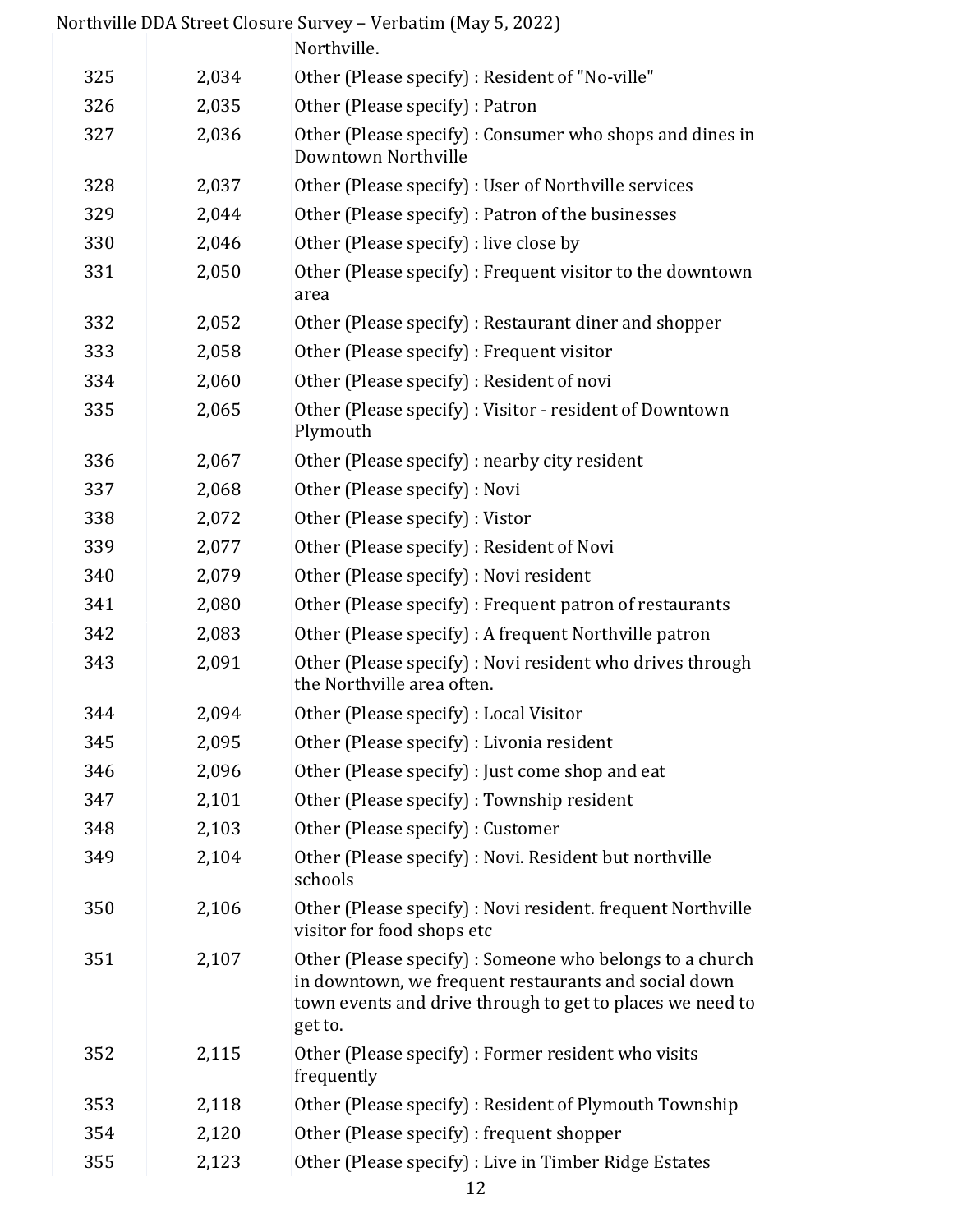|     |       | Northville DDA Street Closure Survey - Verbatim (May 5, 2022)                                                                 |
|-----|-------|-------------------------------------------------------------------------------------------------------------------------------|
| 356 | 2,130 | Other (Please specify) : Frequent Patron                                                                                      |
| 357 | 2,137 | Other (Please specify) : NOVI RESIDENT                                                                                        |
| 358 | 2,141 | Other (Please specify) : Shopper                                                                                              |
| 359 | 2,142 | Other (Please specify) : Novi resident                                                                                        |
| 360 | 2,143 | Other (Please specify) : Property owner of city of Northville                                                                 |
| 361 | 2,152 | Other (Please specify) : Livonia resident                                                                                     |
| 362 | 2,153 | Other (Please specify) : Novi Resident, frequent visitor to<br>downtown Northville.                                           |
| 363 | 2,158 | Other (Please specify) : Mailing address Northville actually<br>live in Salem                                                 |
| 364 | 2,160 | Other (Please specify) : Novi border                                                                                          |
| 365 | 2,162 | Other (Please specify) : Plymouth resident                                                                                    |
| 366 | 2,163 | Other (Please specify) : Nearby resident                                                                                      |
| 367 | 2,164 | Other (Please specify) : Downtown shopper                                                                                     |
| 368 | 2,176 | Other (Please specify) : Novi resident                                                                                        |
| 369 | 2,177 | Other (Please specify) : Novi resident. Very frequently<br>support Northville restaurants and other Northville<br>businesses. |
| 370 | 2,180 | Other (Please specify) : mailing adress northville taxes to<br>novi                                                           |
| 371 | 2,181 | Other (Please specify) : NORTHVILLE Twp                                                                                       |
| 372 | 2,182 | Other (Please specify) : Resident of Plymouth                                                                                 |
| 373 | 2,186 | Other (Please specify) : Plymouth                                                                                             |
| 374 | 2,187 | Other (Please specify) : Resident of Novi                                                                                     |
| 375 | 2,188 | Other (Please specify) : Resident of Novi                                                                                     |
| 376 | 2,190 | Other (Please specify) : i live in Novi but pay Northville<br>school tax's                                                    |
| 377 | 2,191 | Other (Please specify) : Resident of plymouth                                                                                 |
| 378 | 2,194 | Other (Please specify) : Northville schools/city of novi                                                                      |
| 379 | 2,195 | Other (Please specify) : Patron                                                                                               |
| 380 | 2,196 | Other (Please specify) : Livonia                                                                                              |
| 381 | 2,197 | Other (Please specify) : I live in Novi and visit downtown<br>Northville frequently.                                          |
| 382 | 2,198 | Other (Please specify) : Live in Noville-Novi resident,<br>Northville schools                                                 |
| 383 | 2,199 | Other (Please specify) : Novi Resident                                                                                        |
| 384 | 2,203 | Other (Please specify) : Resident of Novi                                                                                     |
| 385 | 2,207 | Other (Please specify) : Frequent visitor to Northville                                                                       |
| 386 | 2,209 | Other (Please specify) : Customer                                                                                             |
| 387 | 2,210 | Other (Please specify) : Novi resident                                                                                        |
| 388 | 2,219 | Other (Please specify) : Novi resident within Northville                                                                      |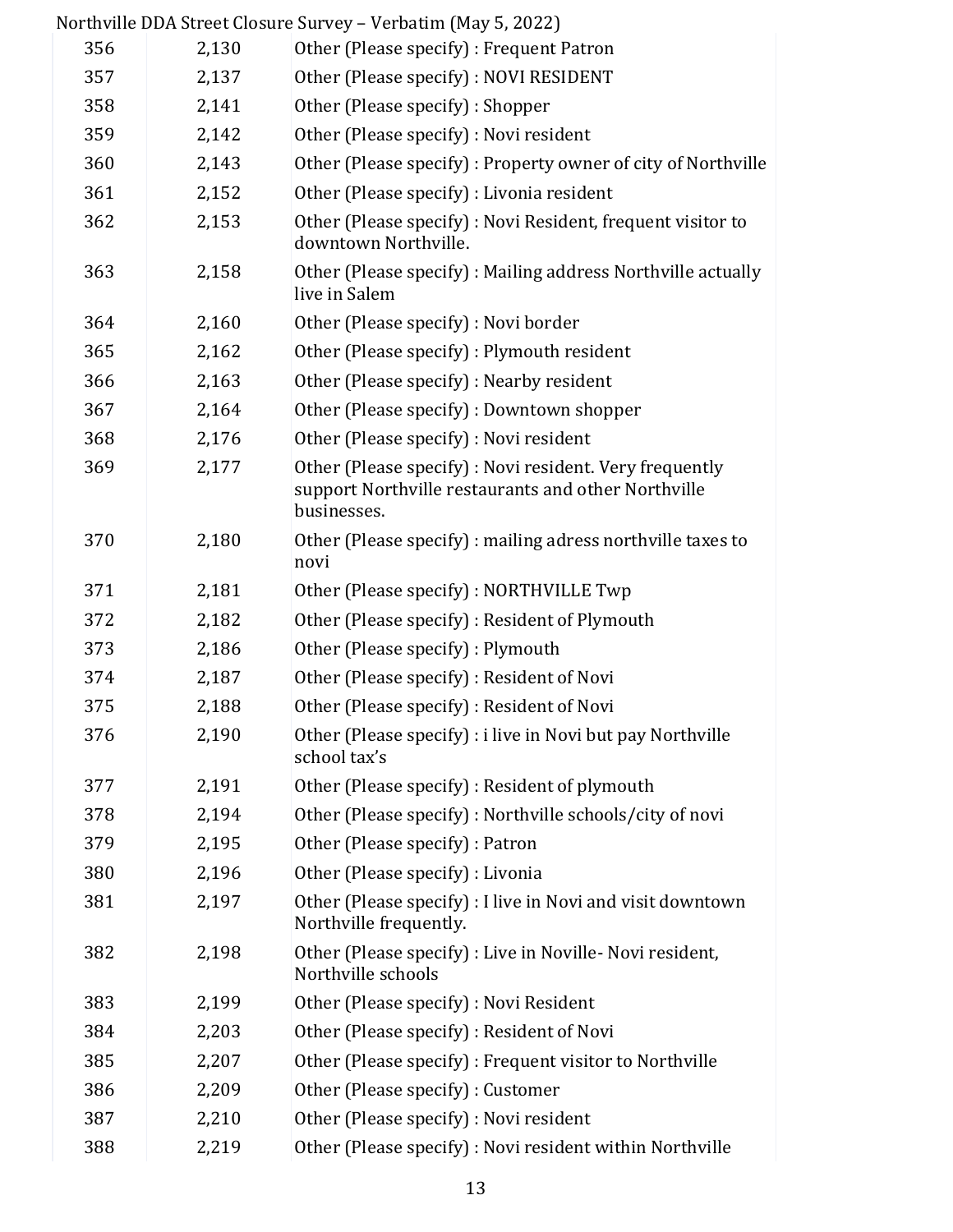|     |       | Northville DDA Street Closure Survey – Verbatim (May 5, 2022)                                            |
|-----|-------|----------------------------------------------------------------------------------------------------------|
|     |       | <b>School District</b>                                                                                   |
| 389 | 2,220 | Other (Please specify) : Visitor                                                                         |
| 390 | 2,227 | Other (Please specify) : Novi Taft and 9 mile                                                            |
| 391 | 2,229 | Other (Please specify) : Customer                                                                        |
| 392 | 2,232 | Other (Please specify) : Adjacent city resident and frequent<br>visitor to downtown                      |
| 393 | 2,233 | Other (Please specify) : Live in Livonia and come there on a<br>weekly basis                             |
| 394 | 2,234 | Other (Please specify) : Frequent visitor of Downtown<br>Northville with family in that area.            |
| 395 | 2,235 | Other (Please specify) : Patron                                                                          |
| 396 | 2,241 | Other (Please specify) : Live nearby in Novi                                                             |
| 397 | 2,243 | Other (Please specify) : Live in Novi but frequent visitor of<br>Northville stores in downtown           |
| 398 | 2,244 | Other (Please specify) : resident of Farm Hills                                                          |
| 399 | 2,246 | Other (Please specify) : Novi                                                                            |
| 400 | 2,248 | Other (Please specify) : Live in novi                                                                    |
| 401 | 2,249 | Other (Please specify) : Plymouth resident                                                               |
| 402 | 2,253 | Other (Please specify) : South Novi residents who walk to<br>and through downtown Northville frequently. |
| 403 | 2,254 | Other (Please specify) : Love in Novi                                                                    |
| 404 | 2,260 | Other (Please specify) : Frequent visitor to Northville (live<br>nearby)                                 |
| 405 | 2,262 | Other (Please specify) : Customer                                                                        |
| 406 | 2,265 | Other (Please specify) : Novi                                                                            |
| 407 | 2,266 | Other (Please specify) : Livonia resident                                                                |
| 408 | 2,270 | Other (Please specify) : Novi                                                                            |
| 409 | 2,278 | Other (Please specify) : Live right outside downtown<br>Northville, technically in Novi.                 |
| 410 | 2,280 | Other (Please specify) : Live close to downtown northville                                               |
| 411 | 2,281 | Other (Please specify) : Northville mailing address + pay<br>school taxes                                |
| 412 | 2,282 | Other (Please specify) : Resident of Novi                                                                |
| 413 | 2,283 | Other (Please specify) : resident of Novi                                                                |
| 414 | 2,286 | Other (Please specify) : Livonia resident                                                                |
| 415 | 2,288 | Other (Please specify) : Visitor                                                                         |
| 416 | 2,290 | Other (Please specify) : live close by                                                                   |
| 417 | 2,291 | Other (Please specify) : Resident of Novi. In downtown<br>Northville often                               |
| 418 | 2,294 | Other (Please specify) : Family of resident of Coty of<br>Northville                                     |
| 419 | 2,297 | Other (Please specify) : Nearby resident                                                                 |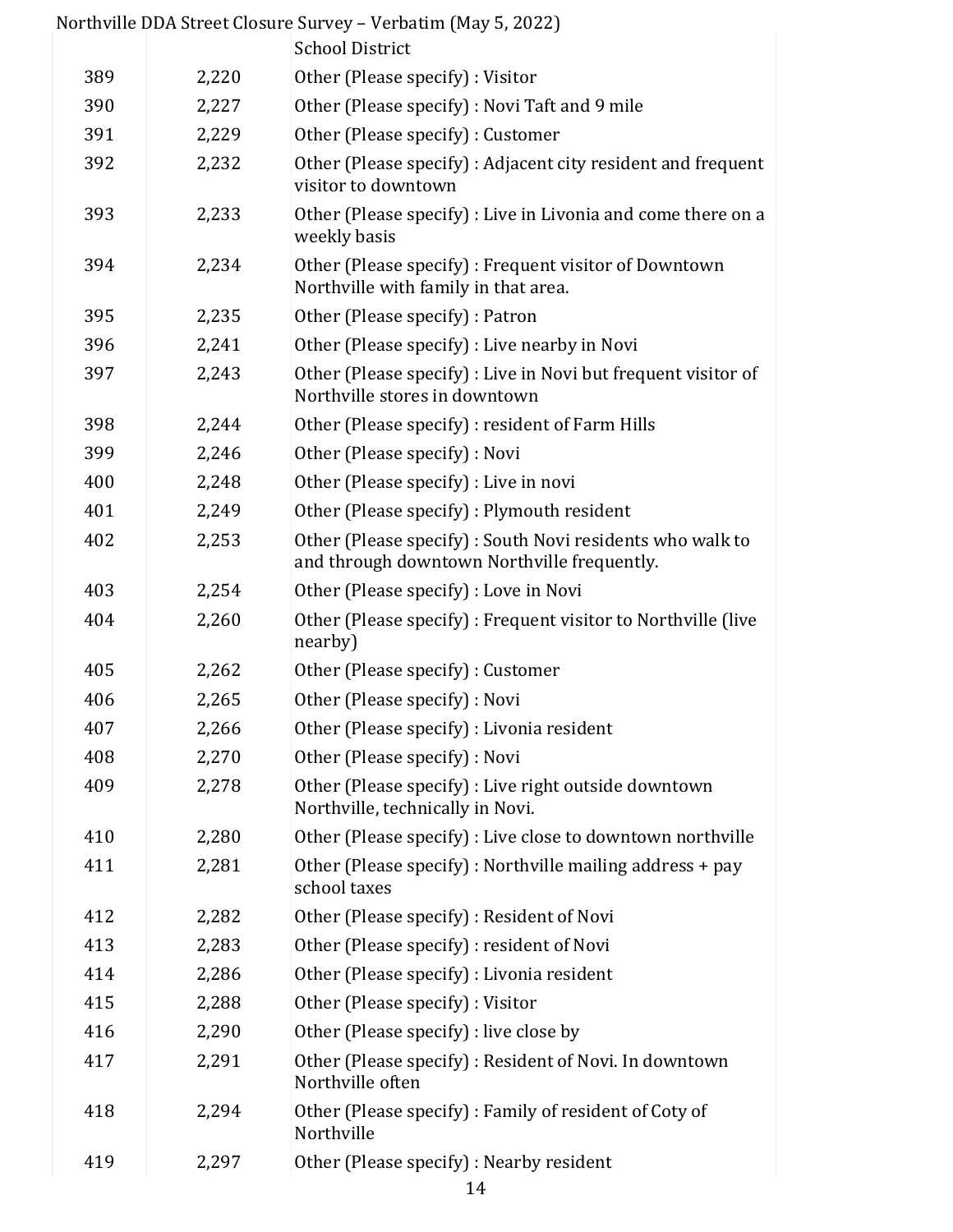|     |       | Northville DDA Street Closure Survey - Verbatim (May 5, 2022)                              |
|-----|-------|--------------------------------------------------------------------------------------------|
| 420 | 2,298 | Other (Please specify) : Frequent patron of downtown<br>business                           |
| 421 | 2,299 | Other (Please specify) : Customer of stores                                                |
| 422 | 2,301 | Other (Please specify) : Plymouth resident                                                 |
| 423 | 2,302 | Other (Please specify) : Plymouth Twp visitor                                              |
| 424 | 2,303 | Other (Please specify) : Customer of businesses                                            |
| 425 | 2,306 | Other (Please specify) : patron                                                            |
| 426 | 2,309 | Other (Please specify) : Visitor                                                           |
| 427 | 2,310 | Other (Please specify) : Washtenaw County Resident                                         |
| 428 | 2,312 | Other (Please specify) : Live within a mile of downtown<br>Northville                      |
| 429 | 2,316 | Other (Please specify): Resident of Plymouth Township,<br>just outside Northville Township |
| 430 | 2,324 | Other (Please specify) : Local resident                                                    |
| 431 | 2,325 | Other (Please specify) : Near by residents                                                 |
| 432 | 2,331 | Other (Please specify) : Nearby resident                                                   |
| 433 | 2,335 | Other (Please specify) : Frequent visitor from Novi                                        |
| 434 | 2,337 | Other (Please specify) : Daily frequency of business                                       |
| 435 | 2,339 | Other (Please specify) : Frequent visitor to downtown                                      |
| 436 | 2,341 | Other (Please specify) : Resident of NOVI and visit<br>Northville often                    |
| 437 | 2,342 | Other (Please specify) : Novi resident with Northvill schools                              |
| 438 | 2,343 | Other (Please specify) : Novi, Northville Schools                                          |
| 439 | 2,345 | Other (Please specify) : I have clients in Northville                                      |
| 440 | 2,347 | Other (Please specify) : Masonic Lodge 3 times a week                                      |
| 441 | 2,349 | Other (Please specify) : Resident of LivoniA                                               |
| 442 | 2,354 | Other (Please specify) : Novi resident                                                     |
| 443 | 2,355 | Other (Please specify) : City of Novi, Northville mailing                                  |
| 444 | 2,360 | Other (Please specify) : neighboring city resident                                         |
| 445 | 2,364 | Other (Please specify) : Plymouth resident                                                 |
| 446 | 2,366 | Other (Please specify) : Novi resident using Northville<br>businesses                      |
| 447 | 2,375 | Other (Please specify) : Resident of Novi w/Northville<br>schools.mailing                  |
| 448 | 2,381 | Other (Please specify) : Former resident for 18 years. Just<br>moved and live in Novi      |
| 449 | 2,389 | Other (Please specify) : Novi resident, Northille School                                   |
| 450 | 2,390 | Other (Please specify) : I live in Lyon TWP                                                |
| 451 | 2,398 | Other (Please specify) : School district resident.                                         |
| 452 | 2,409 | Other (Please specify) : Resident of Livonia that visits<br>Northville frequently          |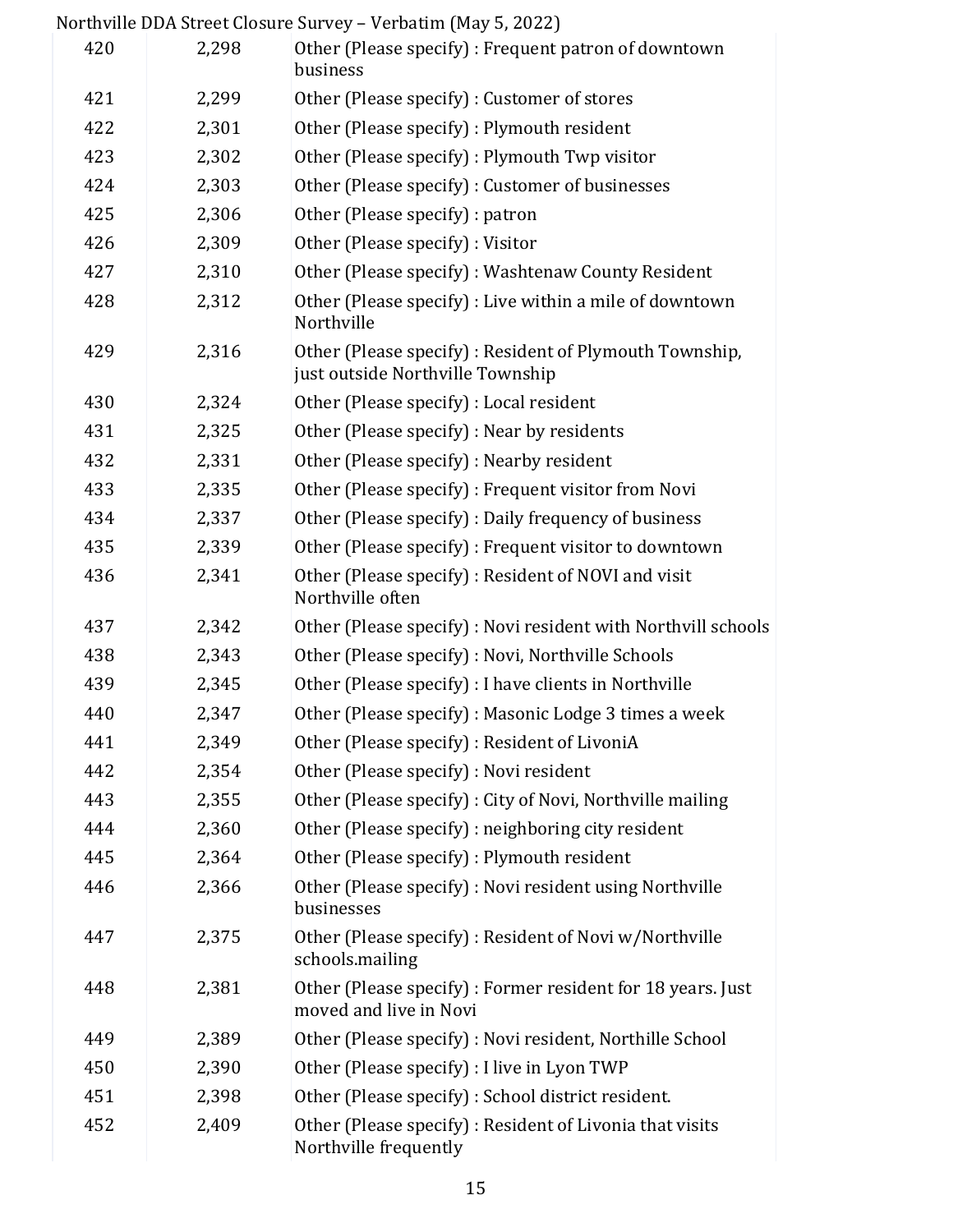|     |       | <u> NUI LIIVING DDA SU GCL GIUSULE SUI VEY – VELDALINI (MAY 9, 2022)</u>                                       |
|-----|-------|----------------------------------------------------------------------------------------------------------------|
| 453 | 2,416 | Other (Please specify): Resident of Farmington and visitor<br>to downtown Northville and social district       |
| 454 | 2,420 | Other (Please specify) : Northville schools                                                                    |
| 455 | 2,436 | Other (Please specify) : Patron                                                                                |
| 456 | 2,440 | Other (Please specify) : Plymouth resident who visits<br>Northville regularly                                  |
| 457 | 2,451 | Other (Please specify) : Northville mailing and schools                                                        |
| 458 | 2,469 | Other (Please specify) : Novi                                                                                  |
| 459 | 2,477 | Other (Please specify) : I work in Novi and live in Plymouth<br>but come to Northville to eat, drink and shop. |
| 460 | 2,483 | Other (Please specify) : Live in Novi, shop in Northville                                                      |
| 461 | 2,485 | Other (Please specify) : Novi City, Northville Schools &<br>mailing                                            |
| 462 | 2,493 | Other (Please specify) : Resident of another city and I<br>frequent Downtown Northville                        |
| 463 | 2,504 | Other (Please specify) : Novi resident, originally from<br>northville and still have family in Northville      |
| 464 | 2,511 | Other (Please specify) : Resident of Novi but worked in<br>Northville                                          |
| 465 | 2,513 | Other (Please specify) : Novi resident, but frequent visitor<br>to downtown Northville.                        |
| 466 | 2,516 | Other (Please specify) : Plymouth resident                                                                     |
| 467 | 2,550 | Other (Please specify) : Resident of canton. Visitor to<br>Northville                                          |
| 468 | 2,555 | Other (Please specify) : Visitor                                                                               |
| 469 | 2,559 | Other (Please specify) : No-Ville                                                                              |
| 470 | 2,562 | Other (Please specify) : Resident of Novi                                                                      |
| 471 | 2,568 | Other (Please specify) : Live in Plymouth                                                                      |
| 472 | 2,581 | Other (Please specify) : Novi resident                                                                         |
| 473 | 2,587 | Other (Please specify) : Resident in Livonia                                                                   |
| 474 | 2,590 | Other (Please specify) : nenovi resident                                                                       |
| 475 | 2,594 | Other (Please specify) : Resident of Novi                                                                      |
| 476 | 2,595 | Other (Please specify) : Novi address Northville schools                                                       |
| 477 | 2,596 | Other (Please specify) : Novi resident                                                                         |
| 478 | 2,602 | Other (Please specify) : Plymouth resident                                                                     |
| 479 | 2,613 | Other (Please specify): Resident of Novi, only a mile from<br>Northville                                       |
| 480 | 2,618 | Other (Please specify) : Customer                                                                              |
| 481 | 2,622 | Other (Please specify) : Resident of Novi                                                                      |
| 482 | 2,623 | Other (Please specify) : Novi resident                                                                         |
| 483 | 2,627 | Other (Please specify) : city of novi resident                                                                 |
| 484 | 2,637 | Other (Please specify) : Novi resident                                                                         |
|     |       |                                                                                                                |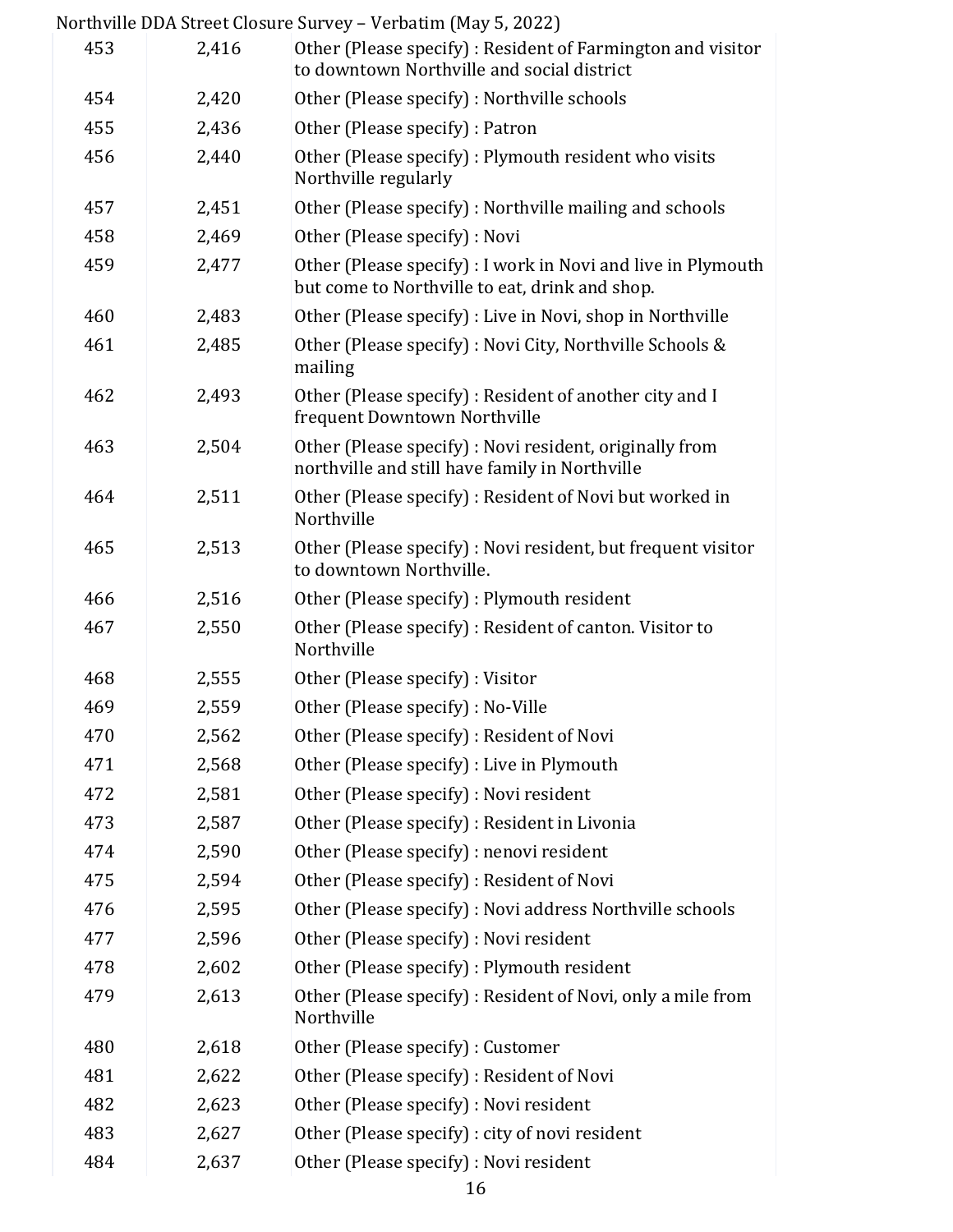|     |       | voltuville DDA Street Giosule Survey – verbatilli (May 9, 2022)                                              |
|-----|-------|--------------------------------------------------------------------------------------------------------------|
| 485 | 2,647 | Other (Please specify): Resident of Plymouth Twp, spend<br>much time in Northville                           |
| 486 | 2,650 | Other (Please specify) : Plymouth resident                                                                   |
| 487 | 2,657 | Other (Please specify) : Novi resident that spends a lot of<br>time in Northville                            |
| 488 | 2,661 | Other (Please specify) : Novi resident, Northville schools,<br>walk downtown a couple times per week         |
| 489 | 2,662 | Other (Please specify) : I pay Northville school taxes in zip<br>code 48167                                  |
| 490 | 2,663 | Other (Please specify) : South of Novi                                                                       |
| 491 | 2,665 | Other (Please specify) : Visitor                                                                             |
| 492 | 2,672 | Other (Please specify) : Consumer                                                                            |
| 493 | 2,677 | Other (Please specify) : Frequent downtown patron                                                            |
| 494 | 2,680 | Other (Please specify) : Live in Novi but Northville schools,<br>off Center                                  |
| 495 | 2,684 | Other (Please specify) : Novi resident                                                                       |
| 496 | 2,686 | Other (Please specify) : Plymouth                                                                            |
| 497 | 2,688 | Other (Please specify) : Novi resident                                                                       |
| 498 | 2,691 | Other (Please specify) : Plymouth, but go to Northville<br>frequently                                        |
| 499 | 2,695 | Other (Please specify): Resident of nearby NOVI and spend<br>a lot of time visiting and dining in Northville |
| 500 | 2,701 | Other (Please specify) : Resident of Farmington, frequent<br>customer                                        |
| 501 | 2,703 | Other (Please specify) : novi                                                                                |
| 502 | 2,712 | Other (Please specify) : Novi resident                                                                       |
| 503 | 2,719 | Other (Please specify) : Regular visitor to Downtown<br>Northville                                           |
| 504 | 2,724 | Other (Please specify) : Resident of Novi                                                                    |
| 505 | 2,725 | Other (Please specify) : Novi resident                                                                       |
| 506 | 2,727 | Other (Please specify) : Resident of South Lyon                                                              |
| 507 | 2,729 | Other (Please specify) : Customer and man about town                                                         |
| 508 | 2,734 | Other (Please specify) : Novi Resident                                                                       |
| 509 | 2,735 | Other (Please specify) : Near by resident                                                                    |
| 510 | 2,739 | Other (Please specify) : Children attend Northville schools.<br>We live in Novi.                             |
| 511 | 2,740 | Other (Please specify) : Kids go to school in Northville                                                     |
| 512 | 2,741 | Other (Please specify) : Novi resident                                                                       |
| 513 | 2,746 | Other (Please specify) : Novi resident                                                                       |
| 514 | 2,747 | Other (Please specify) : Plymouth resident.                                                                  |
| 515 | 2,748 | Other (Please specify) : Novi tesudent                                                                       |
| 516 | 2,752 | Other (Please specify) : Frequent visitor                                                                    |
|     |       |                                                                                                              |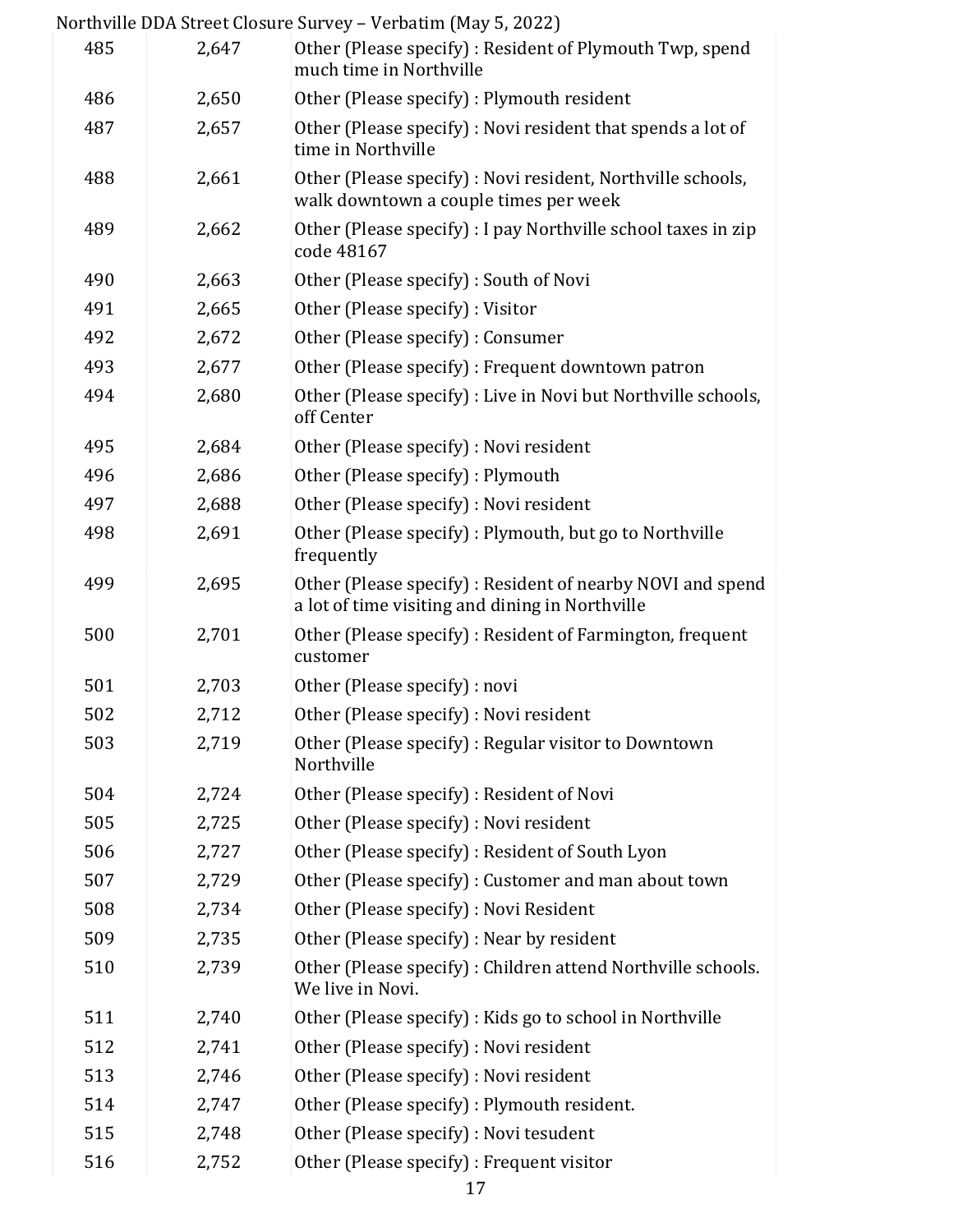|     |       | Northville DDA Street Closure Survey - Verbatim (May 5, 2022)                                                                      |
|-----|-------|------------------------------------------------------------------------------------------------------------------------------------|
| 517 | 2,753 | Other (Please specify) : Plymouth resident                                                                                         |
| 518 | 2,754 | Other (Please specify) : neighbor - Novi                                                                                           |
| 519 | 2,755 | Other (Please specify) : Bradford of Novi resident                                                                                 |
| 520 | 2,772 | Other (Please specify) : Novi                                                                                                      |
| 521 | 2,781 | Other (Please specify) : Livonia Resident who frequents<br>Downtown Northville                                                     |
| 522 | 2,788 | Other (Please specify) : Downtown frequenter                                                                                       |
| 523 | 2,793 | Other (Please specify) : Novi resident                                                                                             |
| 524 | 2,824 | Other (Please specify) : I live North of 8 Mile Rd. and<br>frequent downtown Northville regularly. Usually 2 to 4<br>times a week. |
| 525 | 2,828 | Other (Please specify) : Northville public schools                                                                                 |
| 526 | 2,833 | Other (Please specify) : Visitor                                                                                                   |
| 527 | 2,834 | Other (Please specify) : Customer in Northville                                                                                    |
| 528 | 2,835 | Other (Please specify) : Live in Novi with a Northville<br>mailing address                                                         |
| 529 | 2,838 | Other (Please specify) : Visitor                                                                                                   |
| 530 | 2,853 | Other (Please specify) : Resident of Noville who frequents<br>downtown Northville and attends church there                         |
| 531 | 2,862 | Other (Please specify) : I live on the border with Novi, have<br>Northville address and pay taxes for Northville schools.          |
| 532 | 2,866 | Other (Please specify) : Resident of Plymouth township                                                                             |
| 533 | 2,868 | Other (Please specify) : Novi resident                                                                                             |
| 534 | 2,879 | Other (Please specify) : Live in Plymouth regularly visit<br>northville                                                            |
| 535 | 2,881 | Other (Please specify) : Resident of Farmington Hills in<br>Northville zip and frequent downtown                                   |
| 536 | 2,918 | Other (Please specify) : visitor                                                                                                   |
| 537 | 2,930 | Other (Please specify) : Amazon delivery driver that<br>delivers to downtown Northville                                            |
| 538 | 2,932 | Other (Please specify) : livonia resident                                                                                          |
| 539 | 2,941 | Other (Please specify) : Resident of Livonia/work for<br>Northville Township                                                       |
| 540 | 2,944 | Other (Please specify) : Novi resident                                                                                             |
| 541 | 2,955 | Other (Please specify) : visitor                                                                                                   |
| 542 | 2,966 | Other (Please specify) : Novi Resident                                                                                             |
| 543 | 2,982 | Other (Please specify) : Former Northville resident, current<br>Novi resident                                                      |
| 544 | 2,983 | Other (Please specify) : Resident of Farmington Hills                                                                              |
| 545 | 2,987 | Other (Please specify) : Novi resident. Northville address<br>and schools                                                          |
| 546 | 2,994 | Other (Please specify) : Northville address and pay                                                                                |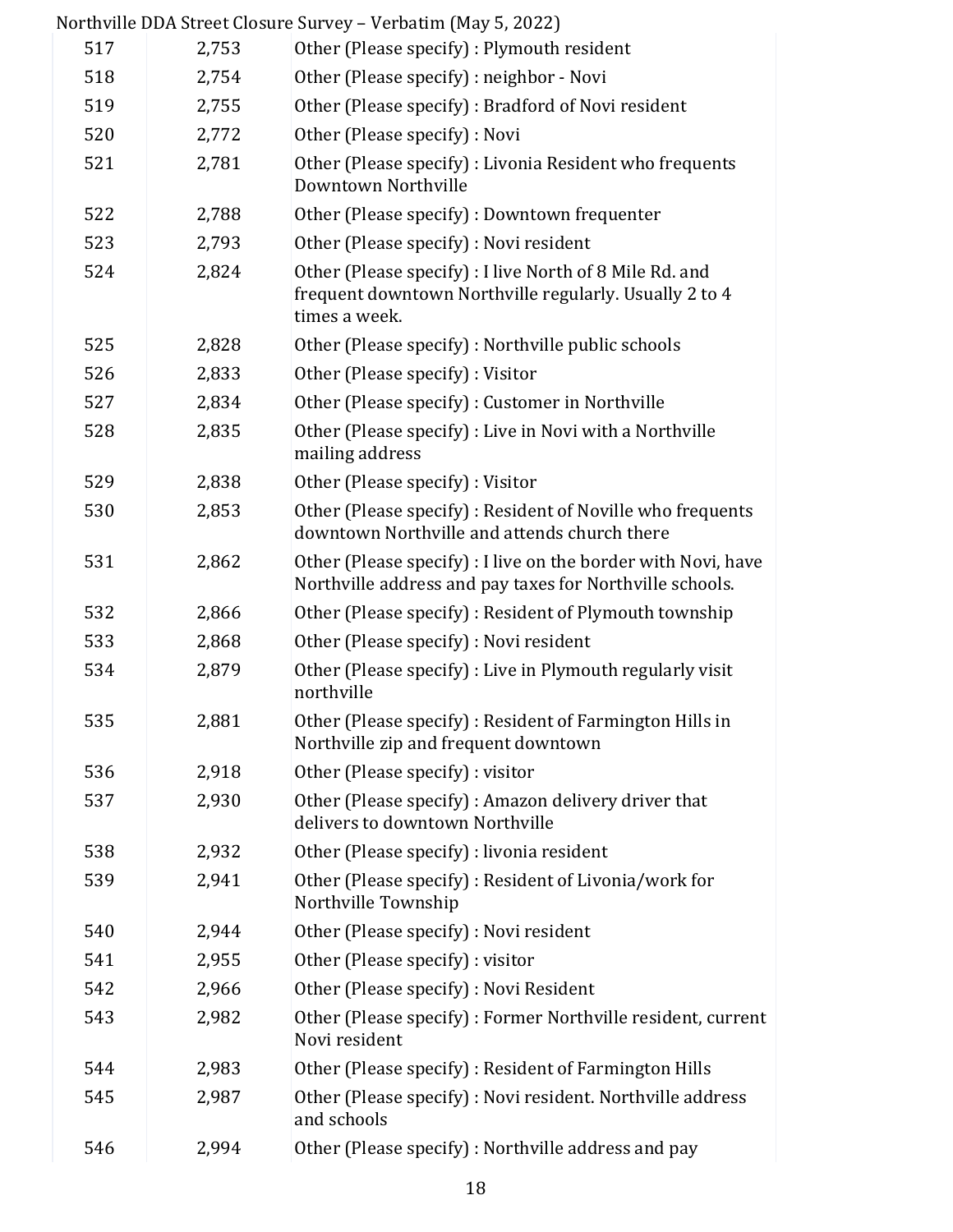|     |       | Northville DDA Street Closure Survey - Verbatim (May 5, 2022)                                                                                             |
|-----|-------|-----------------------------------------------------------------------------------------------------------------------------------------------------------|
|     |       | Northville school taxes                                                                                                                                   |
| 547 | 2,995 | Other (Please specify) : Novi                                                                                                                             |
| 548 | 3,000 | Other (Please specify) : Resident of Novi with Northville<br>mailing and schools                                                                          |
| 549 | 3,007 | Other (Please specify) : Novi resident, Northville school<br>parent                                                                                       |
| 550 | 3,015 | Other (Please specify) : city of plymouth resident                                                                                                        |
| 551 | 3,017 | Other (Please specify) : Near by novi resident                                                                                                            |
| 552 | 3,021 | Other (Please specify) : Live in Novi                                                                                                                     |
| 553 | 3,023 | Other (Please specify) : Plymouth resident                                                                                                                |
| 554 | 3,025 | Other (Please specify) : Live in Novi                                                                                                                     |
| 555 | 3,047 | Other (Please specify): Resident of Novi but walk to<br>Downtown Northville often.                                                                        |
| 556 | 3,063 | Other (Please specify) : Resident of Novi                                                                                                                 |
| 557 | 3,067 | Other (Please specify) : Visitor                                                                                                                          |
| 558 | 3,072 | Other (Please specify) : Resident of Novi                                                                                                                 |
| 559 | 3,077 | Other (Please specify) : Resident of novi                                                                                                                 |
| 560 | 3,078 | Other (Please specify) : Citizen of Livonia                                                                                                               |
| 561 | 3,080 | Other (Please specify) : Residents of Novi                                                                                                                |
| 562 | 3,081 | Other (Please specify) : Detroit                                                                                                                          |
| 563 | 3,097 | Other (Please specify) : Novi with Northville address                                                                                                     |
| 564 | 3,100 | Other (Please specify) : Resident of Novi around the corner<br>from Downtown Northville                                                                   |
| 565 | 3,103 | Other (Please specify) : Northville School District                                                                                                       |
| 566 | 3,105 | Other (Please specify) : Visitor                                                                                                                          |
| 567 | 3,108 | Other (Please specify) : Frequent downtown Northville<br>daily for lunch                                                                                  |
| 568 | 3,111 | Other (Please specify) : Live in Novi                                                                                                                     |
| 569 | 3,118 | Other (Please specify) : Resident of Novi                                                                                                                 |
| 570 | 3,135 | Other (Please specify) : Dearborn                                                                                                                         |
| 571 | 3,141 | Other (Please specify) : Wixom                                                                                                                            |
| 572 | 3,145 | Other (Please specify) : New Hudson                                                                                                                       |
| 573 | 3,151 | Other (Please specify) : Northville mailing address, and<br>visitor to the town                                                                           |
| 574 | 3,158 | Other (Please specify) : Monroe Michigan                                                                                                                  |
| 575 | 3,167 | Other (Please specify) : Novi resident, frequent visitor                                                                                                  |
| 576 | 3,172 | Other (Please specify) : Live in Novi, one block away from<br>city of Northville. We spend lots of time driving thru and<br>going to downtown Northville. |
| 577 | 3,176 | Other (Please specify) : Plymouth resident                                                                                                                |
| 578 | 3,177 | Other (Please specify) : Novi resident                                                                                                                    |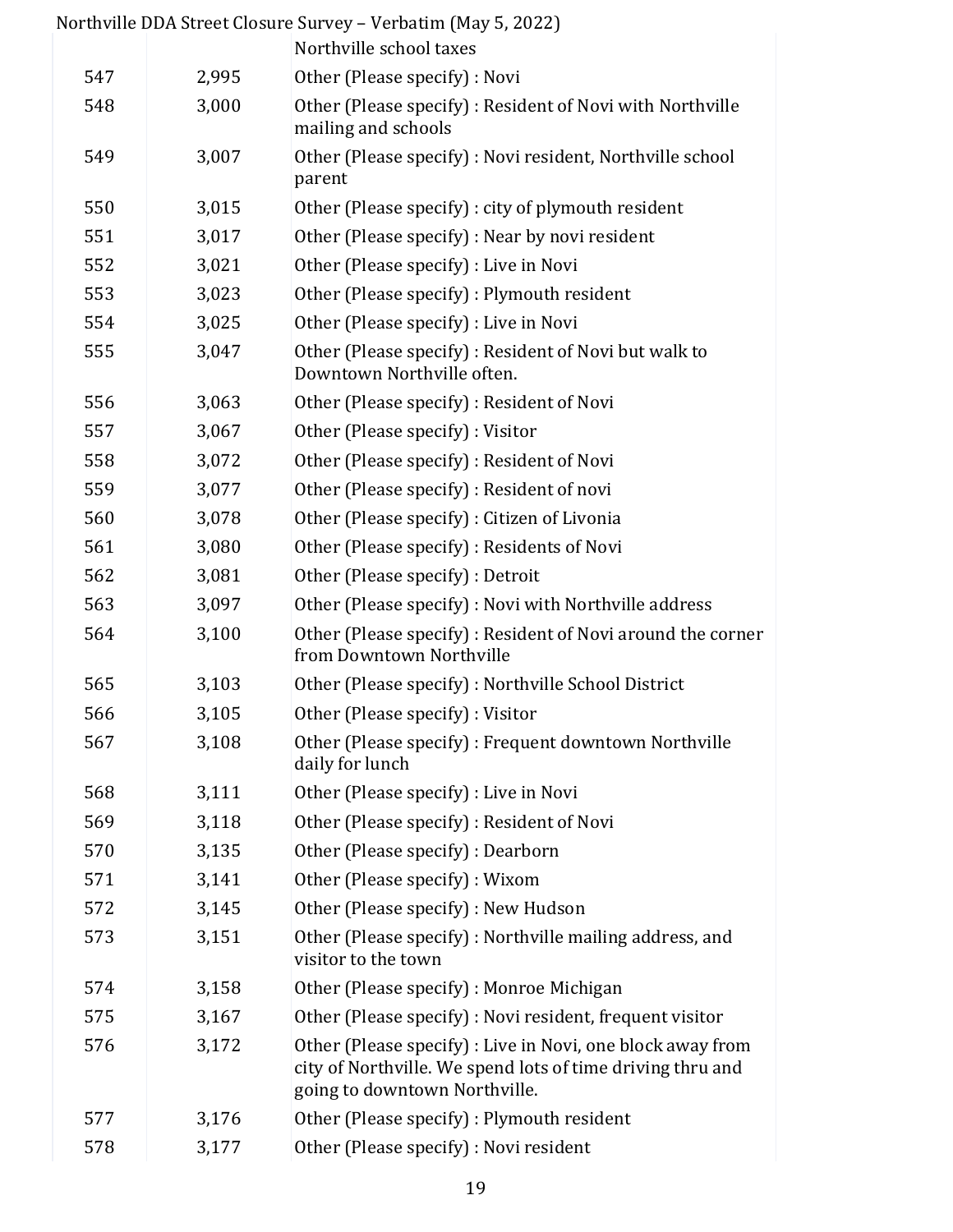|     |       | Northville DDA Street Closure Survey - Verbatim (May 5, 2022)                                                                                               |
|-----|-------|-------------------------------------------------------------------------------------------------------------------------------------------------------------|
| 579 | 3,181 | Other (Please specify) : work in northville                                                                                                                 |
| 580 | 3,188 | Other (Please specify) : work in Northville                                                                                                                 |
| 581 | 3,193 | Other (Please specify) : Theatre teacher in the area                                                                                                        |
| 582 | 3,199 | Other (Please specify) : Northville visitor                                                                                                                 |
| 583 | 3,200 | Other (Please specify) : Novi Business Employee                                                                                                             |
| 584 | 3,206 | Other (Please specify) : South Gate Michigan                                                                                                                |
| 585 | 3,207 | Other (Please specify) : My son lives in Northville and we<br>visit very frequently love to stroll in the own town area<br>without the worry of the traffic |
| 586 | 3,209 | Other (Please specify) : Chicago Illinois                                                                                                                   |
| 587 | 3,223 | Other (Please specify) : Frequent visitor (Plymouth Twp)<br>resident)                                                                                       |
| 588 | 3,232 | Other (Please specify) : Resident of City of Novi                                                                                                           |
| 589 | 3,246 | Other (Please specify) : Frequent visitor                                                                                                                   |
| 590 | 3,259 | Other (Please specify) : live in milford                                                                                                                    |
| 591 | 3,263 | Other (Please specify) : Novi                                                                                                                               |
| 592 | 3,268 | Other (Please specify) : Novi resident with kids in<br>Northville schools                                                                                   |
| 593 | 3,274 | Other (Please specify) : Flint MI                                                                                                                           |
| 594 | 3,277 | Other (Please specify) : Resident of Milford                                                                                                                |
| 595 | 3,280 | Other (Please specify) : Northville Schools/Novi Address                                                                                                    |
| 596 | 3,282 | Other (Please specify) : Resident of Plymouth                                                                                                               |
| 597 | 3,283 | Other (Please specify) : frequent visitor                                                                                                                   |
| 598 | 3,284 | Other (Please specify) : Novi resident with Northville<br>schools                                                                                           |
| 599 | 3,290 | Other (Please specify) : Resident of Novi in Northville<br>school system and active member of First Presbyterian<br>Church                                  |
| 600 | 3,293 | Other (Please specify) : Novi resident in Northville school<br>district                                                                                     |
| 601 | 3,297 | Other (Please specify) : Frequent visitor. Family grew up in<br>Northville                                                                                  |
| 602 | 3,300 | Other (Please specify) : Resident of downtown Plymouth                                                                                                      |
| 603 | 3,314 | Other (Please specify) : Consumer                                                                                                                           |
| 604 | 3,315 | Other (Please specify) : Library patron                                                                                                                     |
| 605 | 3,320 | Other (Please specify) : Resident of Novi                                                                                                                   |
| 606 | 3,322 | Other (Please specify) : Plymouth Township Resident                                                                                                         |
| 607 | 3,340 | Other (Please specify) : Howell mi                                                                                                                          |
| 608 | 3,341 | Other (Please specify) : Farmington mi                                                                                                                      |
| 609 | 3,347 | Other (Please specify) : Westland Resident                                                                                                                  |
| 610 | 3,350 | Other (Please specify) : Resident of Plymouth                                                                                                               |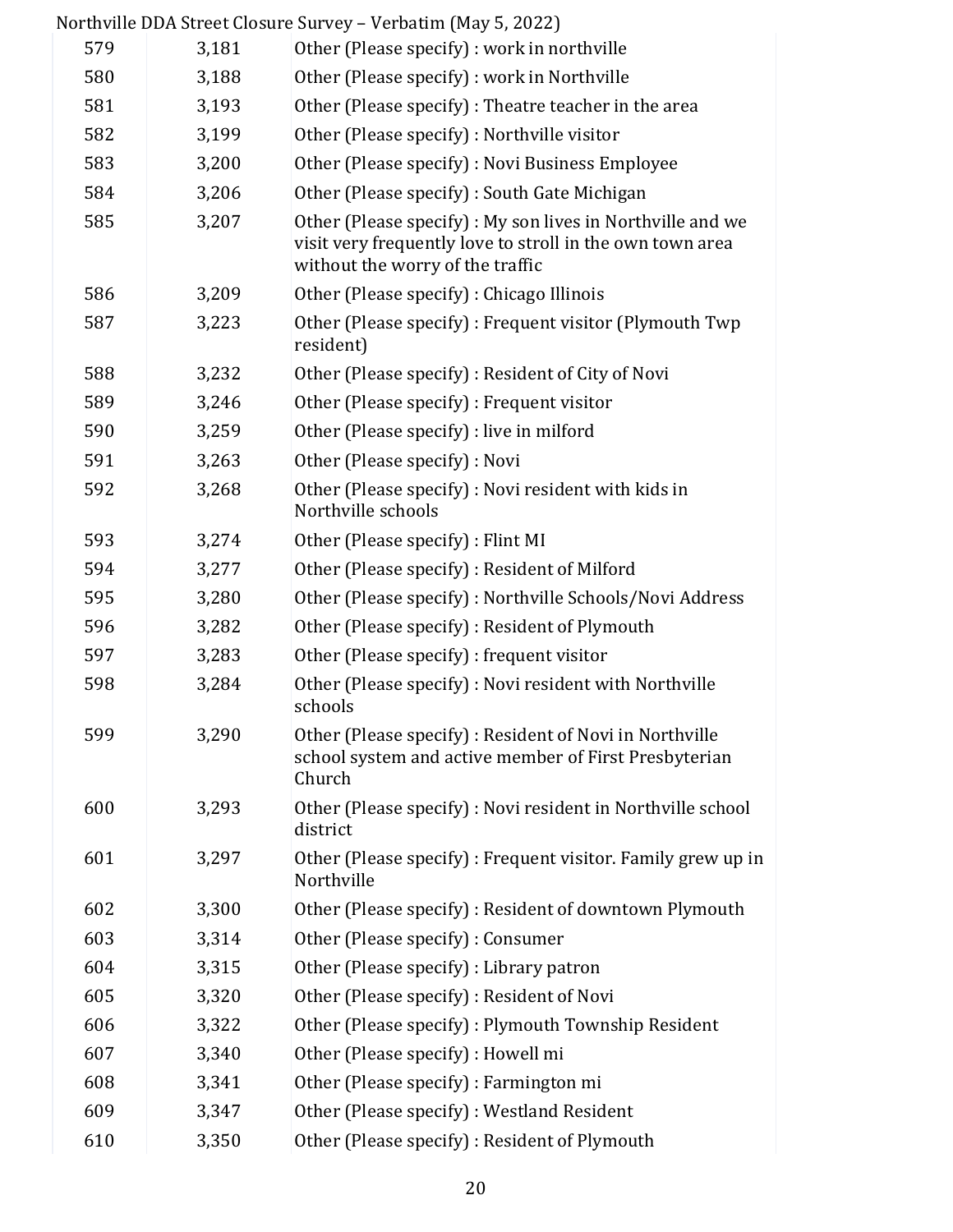|     |       | Northville DDA Street Closure Survey - Verbatim (May 5, 2022)                                                    |
|-----|-------|------------------------------------------------------------------------------------------------------------------|
| 611 | 3,352 | Other (Please specify) : Resident of the City of Novi                                                            |
| 612 | 3,355 | Other (Please specify) : Work nearby                                                                             |
| 613 | 3,357 | Other (Please specify) : Resident of Canton, MI                                                                  |
| 614 | 3,366 | Other (Please specify) : Visitor                                                                                 |
| 615 | 3,367 | Other (Please specify) : Live In Northville (Lyon Township)                                                      |
| 616 | 3,374 | Other (Please specify): Resident of Novi, Northville school<br>district                                          |
| 617 | 3,378 | Other (Please specify) : Resident of Novi but with<br>Northvilke mailing address and Borthville schools          |
| 618 | 3,385 | Other (Please specify) : Charlevoix Michigan                                                                     |
| 619 | 3,393 | Other (Please specify) : Visitor to Northville                                                                   |
| 620 | 3,422 | Other (Please specify) : Brighton Mi                                                                             |
| 621 | 3,440 | Other (Please specify) : Plymouth Resident                                                                       |
| 622 | 3,447 | Other (Please specify) : Visitor                                                                                 |
| 623 | 3,466 | Other (Please specify) : Plymouth Twp. Resident                                                                  |
| 624 | 3,469 | Other (Please specify) : Novi resident, Northville public<br>school district resident                            |
| 625 | 3,473 | Other (Please specify) : resident of plymouth township                                                           |
| 626 | 3,486 | Other (Please specify) : Novi Resident but frequent visitor                                                      |
| 627 | 3,490 | Other (Please specify) : Resident of Novi with Northville<br>mailing address within walking distance to downtown |
| 628 | 3,491 | Other (Please specify) : Visitor of Northville                                                                   |
| 629 | 3,498 | Other (Please specify) : Former resident                                                                         |
| 630 | 3,500 | Other (Please specify) : Past resident and frequent visitor.                                                     |
| 631 | 3,511 | Other (Please specify) : Novi resident that frequents<br>downtown Northville                                     |
| 632 | 3,516 | Other (Please specify) : Ex restaurant owner                                                                     |
| 633 | 3,531 | Other (Please specify) : Former resident of Northville Twp<br>and still a visitor                                |
| 634 | 3,533 | Other (Please specify) : Former resident, frequent visitor                                                       |
| 635 | 3,543 | Other (Please specify) : Live in Novi, one mile from<br>northville                                               |
| 636 | 3,555 | Other (Please specify): Westland resident who consistently<br>visits with friends and families                   |
| 637 | 3,560 | Other (Please specify) : Noville. Live right in border of<br>Novi/Northville and in school district              |
| 638 | 3,570 | Other (Please specify): Resident of Plymouth and regular<br>visitor to downtown Northville                       |
| 639 | 3,576 | Other (Please specify) : Frequent visitor from South Lyon                                                        |
| 640 | 3,580 | Other (Please specify) : nearby resident, frequent<br>downtown Northville visitor                                |
| 641 | 3,581 | Other (Please specify) : Resident of Beal Town                                                                   |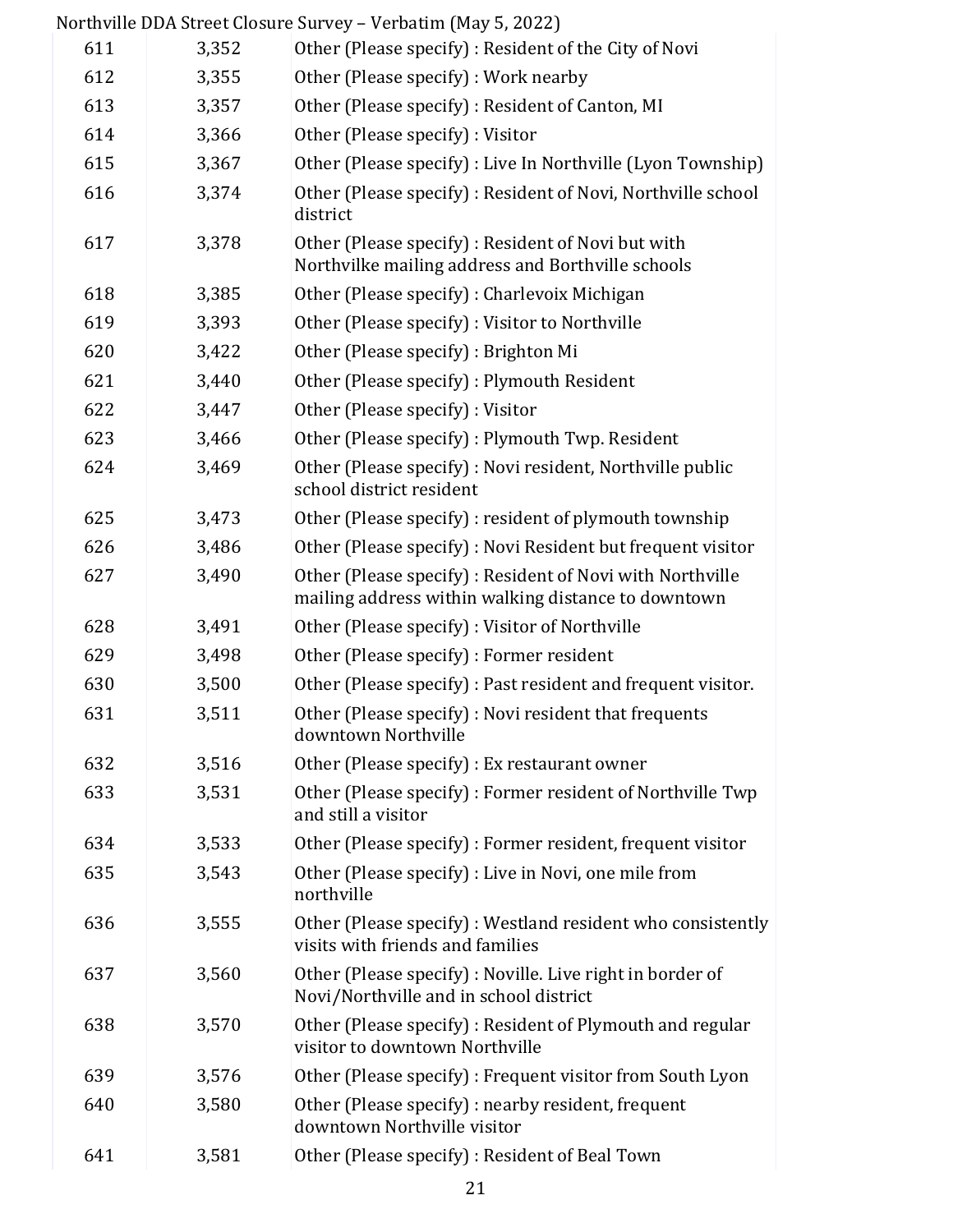|     |       | Northville DDA Street Closure Survey - Verbatim (May 5, 2022)                                                     |
|-----|-------|-------------------------------------------------------------------------------------------------------------------|
| 642 | 3,583 | Other (Please specify) : Frequent visitor                                                                         |
| 643 | 3,589 | Other (Please specify) : Farmington resident                                                                      |
| 644 | 3,609 | Other (Please specify) : Plymouth resident that frequents<br>downtown Northville 1-2x per week                    |
| 645 | 3,621 | Other (Please specify): Resident of Plymouth Township<br>who frequents downtown Northville                        |
| 646 | 3,644 | Other (Please specify) : Resident of Plymouth township                                                            |
| 647 | 3,646 | Other (Please specify) : Customer of downtown stores and<br>restaurants                                           |
| 648 | 3,656 | Other (Please specify) : Former Northville resident,<br>frequent patron of restaurants in Northville              |
| 649 | 3,658 | Other (Please specify) : downtown consumer                                                                        |
| 650 | 3,659 | Other (Please specify) : Resident of Novi but we love<br>downtown Northville and we visit local shops there a lot |
| 651 | 3,664 | Other (Please specify) : I live on the border of Novi and<br>Northville                                           |
| 652 | 3,666 | Other (Please specify) : Resident of Plymouth                                                                     |
| 653 | 3,680 | Other (Please specify) : Novi resident (Northville school<br>district)                                            |
| 654 | 3,690 | Other (Please specify) : Frequent consumer                                                                        |
| 655 | 3,692 | Other (Please specify) : Novi resident                                                                            |
| 656 | 3,702 | Other (Please specify) : Shopper and diner                                                                        |
| 657 | 3,703 | Other (Please specify) : Novi resident                                                                            |
| 658 | 3,732 | Other (Please specify) : Resident of Novi                                                                         |
| 659 | 3,733 | Other (Please specify) : Resident of Novi with children at<br>Northville schools                                  |
| 660 | 3,741 | Other (Please specify) : Novi mailing, Northville Schools                                                         |
| 661 | 3,744 | Other (Please specify) : Novi resident                                                                            |
| 662 | 3,747 | Other (Please specify) : I love on the Novi / Northville<br>boarder                                               |
| 663 | 3,757 | Other (Please specify) : Novi resident                                                                            |
| 664 | 3,763 | Other (Please specify) : Novi rrsident, Northville schools                                                        |
| 665 | 3,777 | Other (Please specify) : Northville school district, novi<br>owner                                                |
| 666 | 3,786 | Other (Please specify) : Novi resident, parent of children<br>attending Northville schools                        |
| 667 | 3,793 | Other (Please specify) : Family of resident                                                                       |
| 668 | 3,810 | Other (Please specify) : northville school district                                                               |
| 669 | 3,814 | Other (Please specify) : Northville mailing address, but<br>frequent the city often                               |
| 670 | 3,815 | Other (Please specify) : Northville business employee and<br>hopeful downtown resident                            |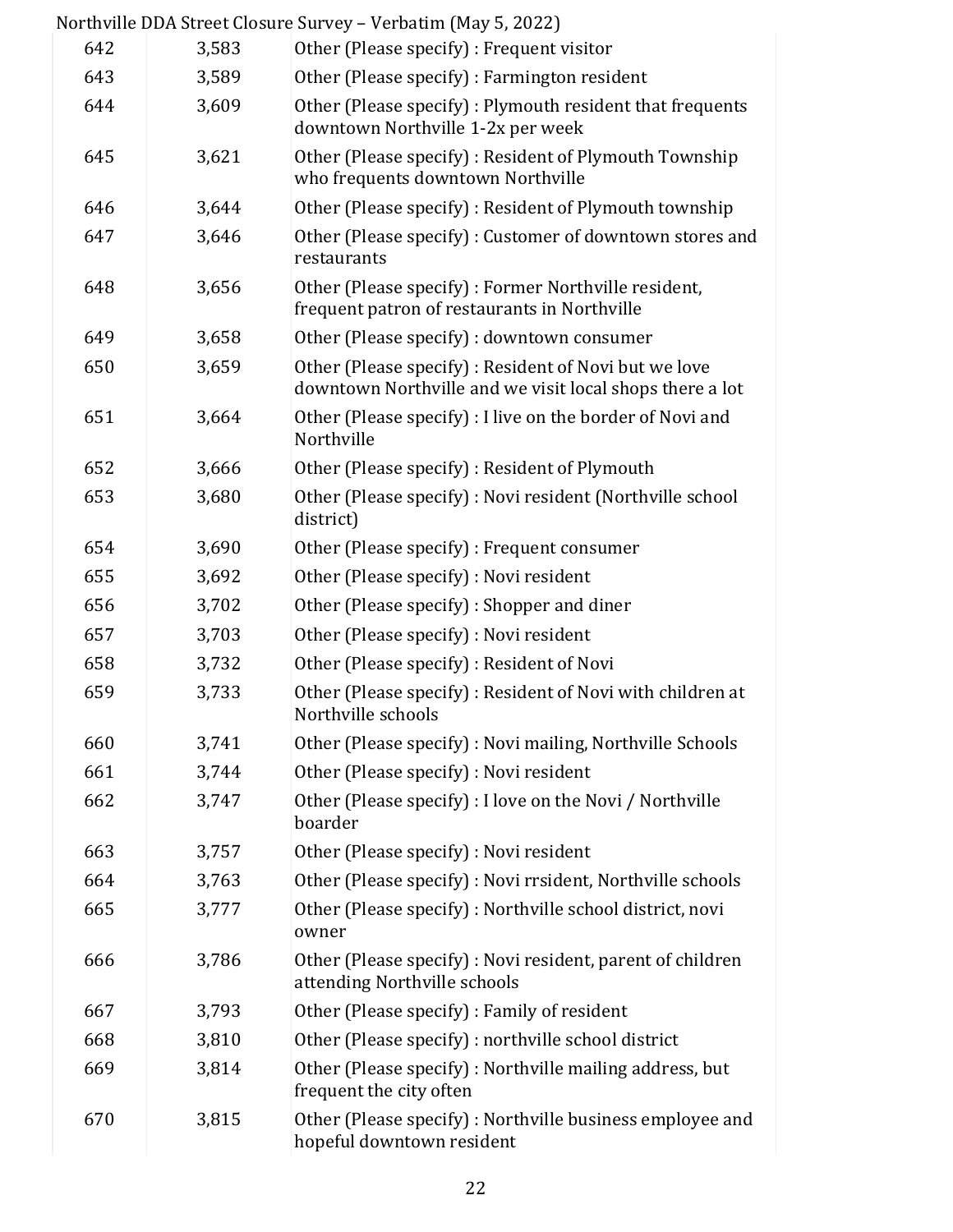|     |       | VOLUIVING DDA SU GGC GIOSULG SUI VGY – VGLDAUIN (MAY 9, 2022)                                                                            |
|-----|-------|------------------------------------------------------------------------------------------------------------------------------------------|
| 671 | 3,816 | Other (Please specify) : Plymouth resident who often eats<br>out I man Northville                                                        |
| 672 | 3,841 | Other (Please specify) : Resident of City of Novi                                                                                        |
| 673 | 3,855 | Other (Please specify) : Former Northville resident                                                                                      |
| 674 | 3,860 | Other (Please specify) : Customer                                                                                                        |
| 675 | 3,863 | Other (Please specify) : Work in Northville                                                                                              |
| 676 | 3,864 | Other (Please specify) : I frequent the businesses in<br>downtown northville                                                             |
| 677 | 3,865 | Other (Please specify) : Frequent Guest of Northville                                                                                    |
| 678 | 3,867 | Other (Please specify) : Novi resident with kids in<br>Northville schools                                                                |
| 679 | 3,868 | Other (Please specify) : Fequent patron of Downtown<br>Northville                                                                        |
| 680 | 3,874 | Other (Please specify) : Frequent visitor to downtown<br>Northville                                                                      |
| 681 | 3,876 | Other (Please specify) : Kirkway estates Lyon Twp but<br>northville mailing and schools                                                  |
| 682 | 3,879 | Other (Please specify) : I frequent the area and am in the<br>Northville School District                                                 |
| 683 | 3,885 | Other (Please specify) : Northville school district Novi<br>resident                                                                     |
| 684 | 3,889 | Other (Please specify) : Northville LOVER!                                                                                               |
| 685 | 3,899 | Other (Please specify) : Plymouth resident but in Northville<br>daily (if not twice/day)                                                 |
| 686 | 3,920 | Other (Please specify) : Resident of Novi with Northville<br>schools                                                                     |
| 687 | 3,928 | Other (Please specify) : Visitor                                                                                                         |
| 688 | 3,935 | Other (Please specify) : Northville Schools                                                                                              |
| 689 | 3,967 | Other (Please specify) : I bring my mobile business to<br>downtown Northville.                                                           |
| 690 | 3,968 | Other (Please specify) : Downtown shopper/foodie                                                                                         |
| 691 | 3,973 | Other (Please specify) : Resident of Plymouth Twp                                                                                        |
| 692 | 3,977 | Other (Please specify) : NPS employee at Old Village                                                                                     |
| 693 | 3,982 | Other (Please specify) : Frequent diner and shopper in<br>Northville, grew up in Northville, live with my family now in<br>Lyon Township |
| 694 | 4,007 | Other (Please specify) : Resident of Novi                                                                                                |
| 695 | 4,029 | Other (Please specify) : Frequent visitor                                                                                                |
| 696 | 4,030 | Other (Please specify) : Visitor                                                                                                         |
| 697 | 4,050 | Other (Please specify) : Northville address, schools, etc.<br>House sits in Novi                                                         |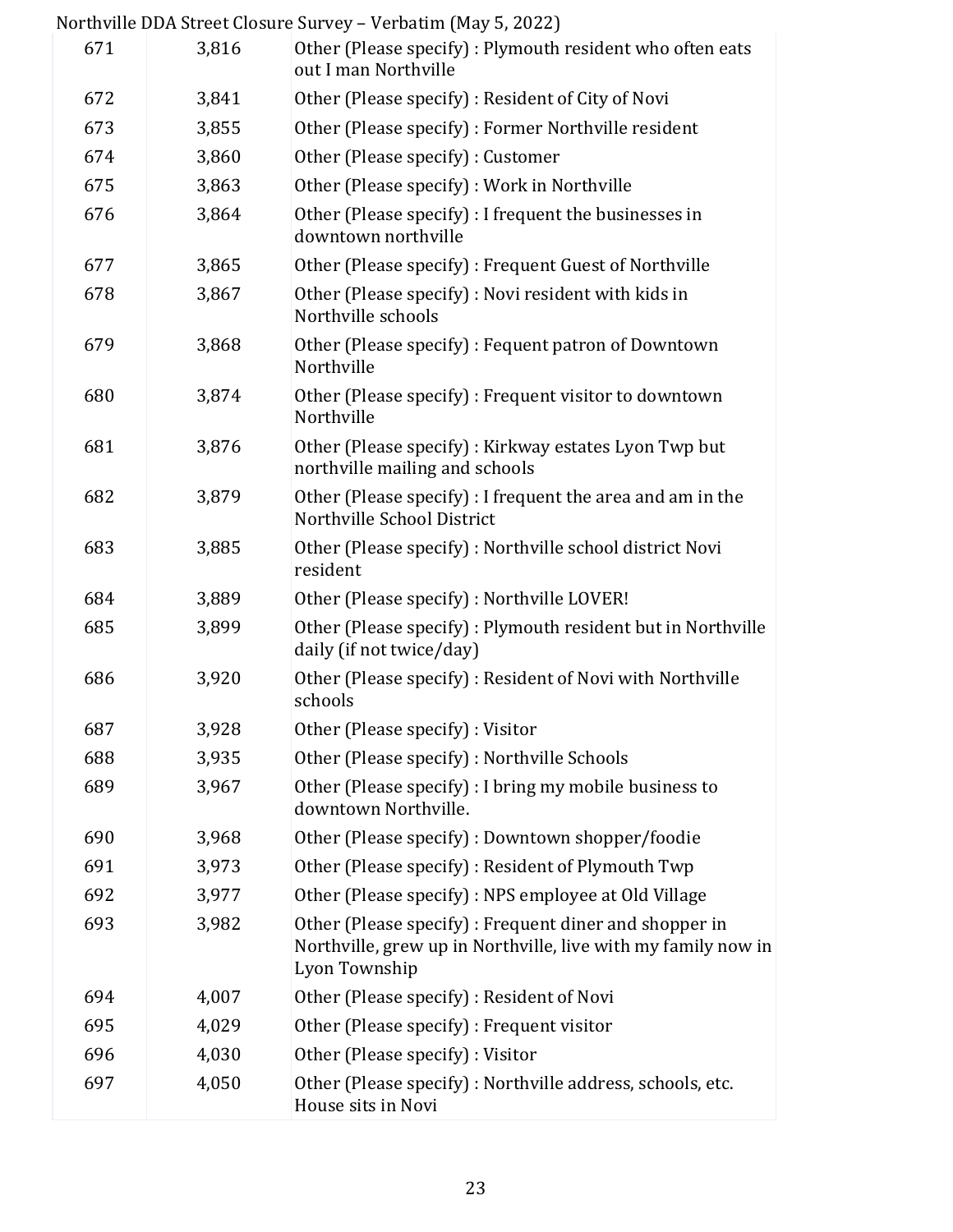| Q4. If you selected 'Downtown Business Owner', where is your business located? |              |                                                                              |
|--------------------------------------------------------------------------------|--------------|------------------------------------------------------------------------------|
| SR <sub>No.</sub>                                                              | Response No. | <b>Response Text</b>                                                         |
| $\mathbf{1}$                                                                   | 12           | Other (Please specify) : E. Cady                                             |
| 2                                                                              | 24           | Other (Please specify) : East Cady Street                                    |
| 3                                                                              | 39           | Other (Please specify) :                                                     |
| $\overline{4}$                                                                 | 381          | Other (Please specify) : W. Dunlap st.                                       |
| 5                                                                              | 540          | Other (Please specify) : Cady st                                             |
| 6                                                                              | 719          | Other (Please specify) : Cady                                                |
| 7                                                                              | 745          | Other (Please specify) : E Cady St                                           |
| 8                                                                              | 750          | Other (Please specify) : Baseline rd                                         |
| 9                                                                              | 816          | Other (Please specify) : One street south of Main Street                     |
| 10                                                                             | 947          | Other (Please specify) : Gerald Ave                                          |
| 11                                                                             | 1,099        | Other (Please specify) :                                                     |
| 12                                                                             | 1,158        | Other (Please specify) : Wing Street                                         |
| 13                                                                             | 1,330        | Other (Please specify) : Off Griswold in Northville Shores<br>Office Complex |
| 14                                                                             | 1,473        | Other (Please specify) : Gerald                                              |
| 15                                                                             | 1,702        | Other (Please specify) : Seven minutes. Northville rd.                       |
| 16                                                                             | 2,825        | Other (Please specify) : Cady                                                |

Ξ Q4. If you selected 'Downtown Business Owner', where is your business located?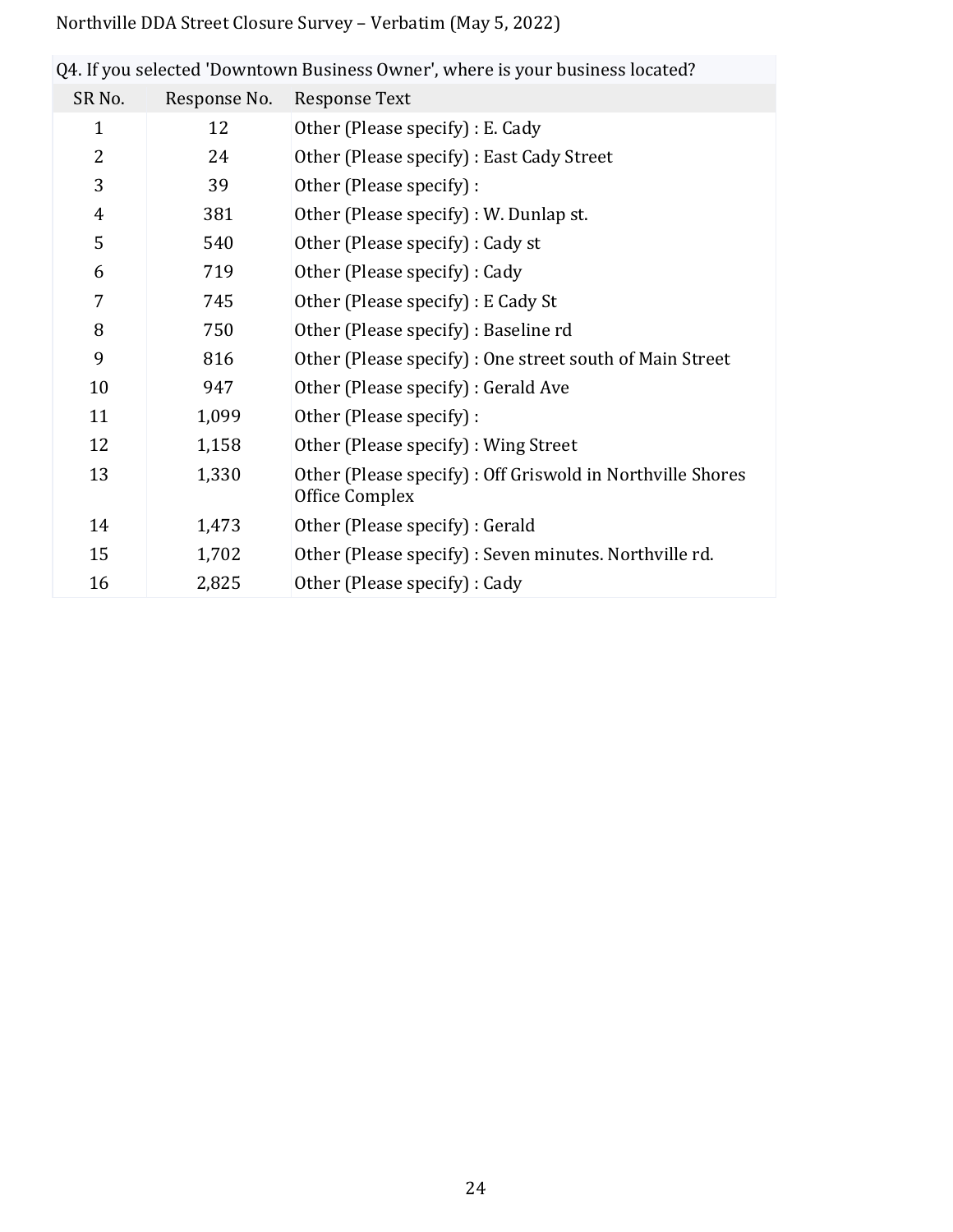| Q5. If you selected 'Downtown Property Owner', where is your property located? |              |                                                                         |  |
|--------------------------------------------------------------------------------|--------------|-------------------------------------------------------------------------|--|
| SR <sub>No.</sub>                                                              | Response No. | <b>Response Text</b>                                                    |  |
| $\mathbf{1}$                                                                   | 24           | Other (Please specify) : East Cady Street                               |  |
| 2                                                                              | 50           | Other (Please specify) : High st                                        |  |
| 3                                                                              | 141          | Other (Please specify) : Cabbagetown park                               |  |
| $\overline{4}$                                                                 | 226          | Other (Please specify) : Across from Mill Race parking lot              |  |
| 5                                                                              | 304          | Other (Please specify) : Eaton drive                                    |  |
| 6                                                                              | 381          | Other (Please specify) : W. Dunlap st.                                  |  |
| $\overline{7}$                                                                 | 391          | Other (Please specify) : North of main, west of center                  |  |
| 8                                                                              | 507          | Other (Please specify) : Cady st                                        |  |
| 9                                                                              | 750          | Other (Please specify) : Baseline Rd                                    |  |
| 10                                                                             | 1,149        | Other (Please specify): South of Main Street and west of<br>Center      |  |
| 11                                                                             | 1,158        | Other (Please specify) : Wing Street                                    |  |
| 12                                                                             | 1,224        | Other (Please specify) : Linden, Grace, West 7 Mile and<br>Sherrie Lane |  |
| 13                                                                             | 1,350        | Other (Please specify) : Welch                                          |  |
| 14                                                                             | 2,639        | Other (Please specify): 505, 509, 513, 517 Fairbrook                    |  |
| 15                                                                             | 2,954        | Other (Please specify) : Cady and Rogers                                |  |
| 16                                                                             | 3,050        | Other (Please specify) : residential Historic District                  |  |
| 17                                                                             | 3,412        | Other (Please specify) : Cabbagetown                                    |  |
| 18                                                                             | 3,735        | Other (Please specify) : Randolph street                                |  |
| 19                                                                             | 4,017        | Other (Please specify) : Thayer blvd                                    |  |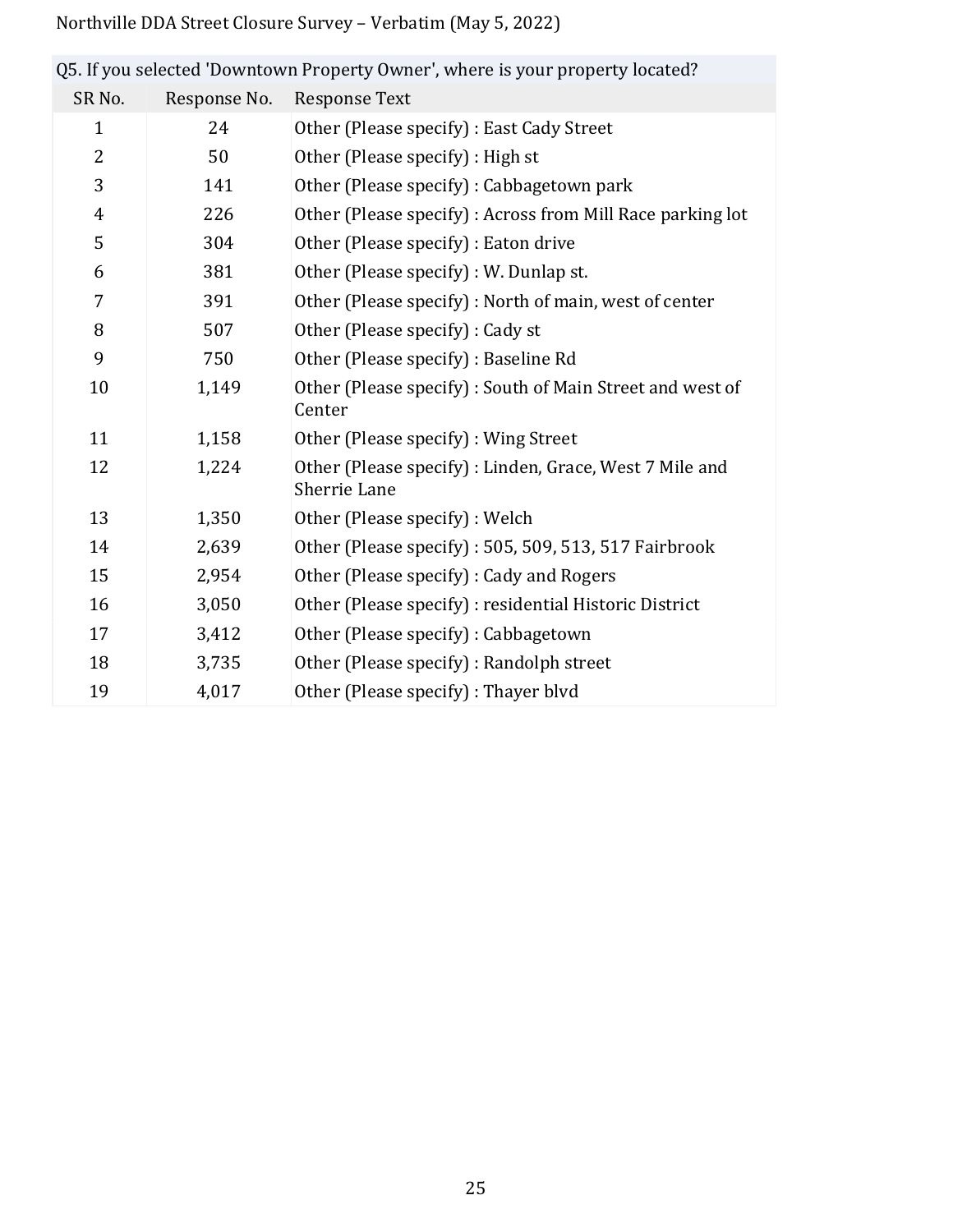| Q8. What mode of transportation do you use to get downtown? (Select all that apply) |              |                                                                                                                |  |
|-------------------------------------------------------------------------------------|--------------|----------------------------------------------------------------------------------------------------------------|--|
| SR <sub>No.</sub>                                                                   | Response No. | <b>Response Text</b>                                                                                           |  |
| $\mathbf{1}$                                                                        | 151          | Other (Please specify) : My daughter walks from Hillside,<br>friends homes)                                    |  |
| $\overline{2}$                                                                      | 156          | Other (Please specify) : Walk and Drive                                                                        |  |
| 3                                                                                   | 265          | Other (Please specify) : Run                                                                                   |  |
| $\overline{4}$                                                                      | 314          | Other (Please specify) : I live here                                                                           |  |
| 5                                                                                   | 340          | Other (Please specify) : handicap scooter                                                                      |  |
| 6                                                                                   | 421          | Other (Please specify) : Bus                                                                                   |  |
| 7                                                                                   | 685          | Other (Please specify) : Jogging                                                                               |  |
| 8                                                                                   | 917          | Other (Please specify) : Uner                                                                                  |  |
| 9                                                                                   | 1,000        | Other (Please specify): Would love option of golf cart<br>parking                                              |  |
| 10                                                                                  | 1,019        | Other (Please specify) : Golf cart                                                                             |  |
| 11                                                                                  | 1,510        | Other (Please specify) : Uber                                                                                  |  |
| 12                                                                                  | 1,822        | Other (Please specify) : Scooter                                                                               |  |
| 13                                                                                  | 2,019        | Other (Please specify) : Uber                                                                                  |  |
| 14                                                                                  | 2,251        | Other (Please specify) : Walk and Drive and bike                                                               |  |
| 15                                                                                  | 2,275        | Other (Please specify) : All 3                                                                                 |  |
| 16                                                                                  | 2,311        | Other (Please specify) : Car                                                                                   |  |
| 17                                                                                  | 2,312        | Other (Please specify) : Running route                                                                         |  |
| 18                                                                                  | 2,319        | Other (Please specify) : skate                                                                                 |  |
| 19                                                                                  | 2,404        | Other (Please specify) : motorcycle                                                                            |  |
| 20                                                                                  | 2,469        | Other (Please specify) : Car                                                                                   |  |
| 21                                                                                  | 2,850        | Other (Please specify) : Scooter                                                                               |  |
| 22                                                                                  | 2,907        | Other (Please specify) : I also work downtown so I'm often<br>on foot when going to the restaurants and shops. |  |
| 23                                                                                  | 2,987        | Other (Please specify) : all of the above                                                                      |  |
| 24                                                                                  | 3,209        | Other (Please specify) : Airplane                                                                              |  |
| 25                                                                                  | 3,221        | Other (Please specify) : Scooter                                                                               |  |
| 26                                                                                  | 3,281        | Other (Please specify) :                                                                                       |  |
| 27                                                                                  | 3,372        | Other (Please specify) :                                                                                       |  |
| 28                                                                                  | 3,478        | Other (Please specify) : Uber                                                                                  |  |
| 29                                                                                  | 3,551        | Other (Please specify) : Uber                                                                                  |  |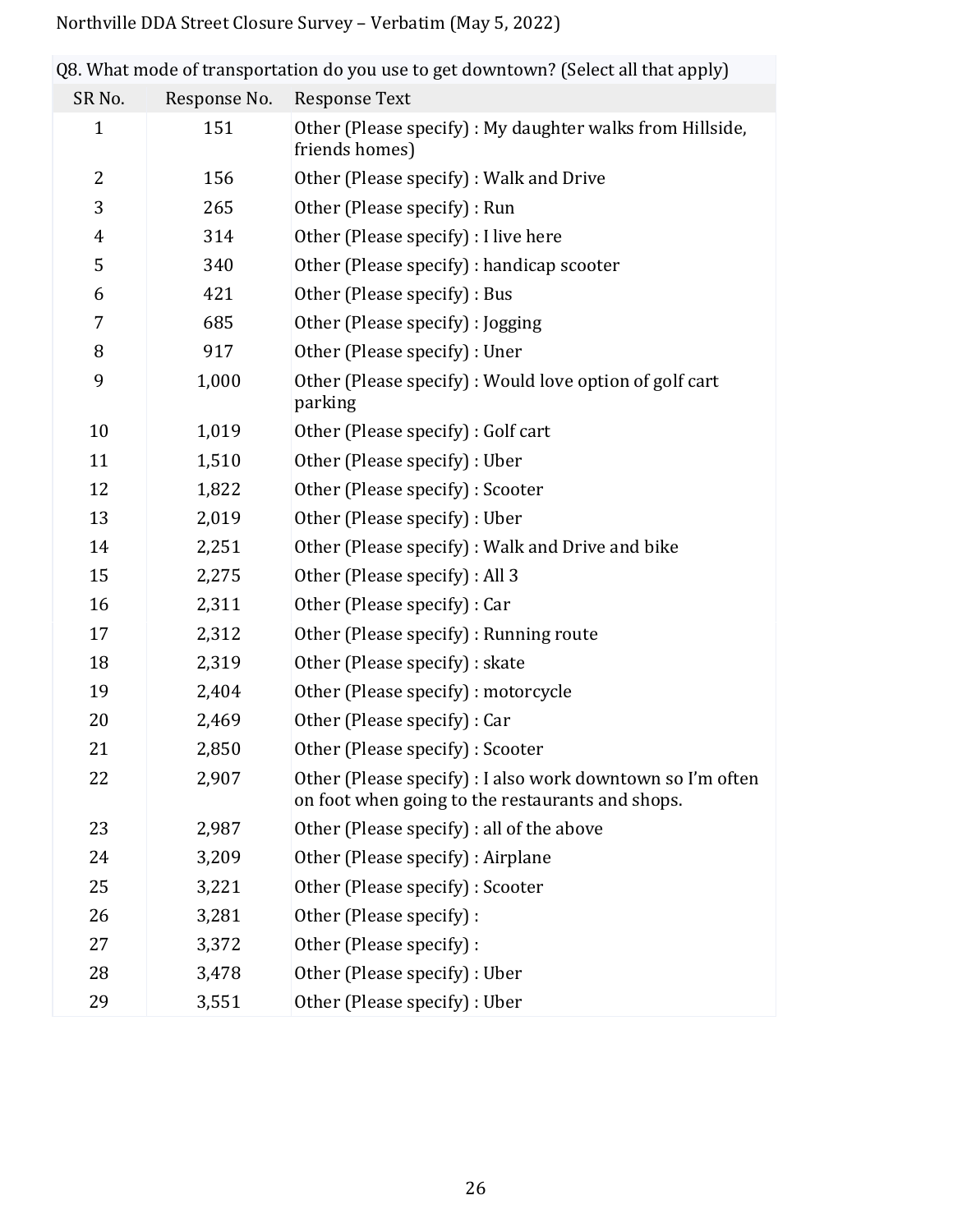|                   |              | Q12. When do you think the streets should be closed to venicular traffic?                                                                                                                                                                                                          |
|-------------------|--------------|------------------------------------------------------------------------------------------------------------------------------------------------------------------------------------------------------------------------------------------------------------------------------------|
| SR <sub>No.</sub> | Response No. | <b>Response Text</b>                                                                                                                                                                                                                                                               |
| $\mathbf{1}$      | 21           | Other (Please specify) : Seasonal from April 1 through<br>November                                                                                                                                                                                                                 |
| $\overline{2}$    | 32           | Other (Please specify) : CONTINUOUSLY- DO NOT REOPEN<br>THE STREETS                                                                                                                                                                                                                |
| 3                 | 51           | Other (Please specify) : Continuously until traffic calming<br>implemented for Center; then Main ONLY and continuosly.                                                                                                                                                             |
| $\overline{4}$    | 70           | Other (Please specify) : Closed Friday at 4pm till Monday<br>morning                                                                                                                                                                                                               |
| 5                 | 77           | Other (Please specify) : They need to be re routed to avoid<br>the area behind northville Presbyterian preschool. Drivers<br>drive very fast when there are many children getting<br>dropped off and picked up. Many community members<br>have voiced concern over this.           |
| 6                 | 85           | Other (Please specify) : Seasonal from April to Halloween                                                                                                                                                                                                                          |
| 7                 | 151          | Other (Please specify) : Continuously for Main, seasonally<br>for Center but don't ever allow parking on Center                                                                                                                                                                    |
| 8                 | 164          | Other (Please specify) : Friday to Sunday, all year round                                                                                                                                                                                                                          |
| 9                 | 194          | Other (Please specify) : April-November & December<br>weekends                                                                                                                                                                                                                     |
| 10                | 343          | Other (Please specify) : Main St should become a pedestrian<br>mall permanently. Center closings can be seasonal. Outdoor<br>enclosures should be removed if they are not being used.<br>Barriers blocking roads should become permanent<br>structures, not construction barriers. |
| 11                | 352          | Other (Please specify) : Mid March thru October                                                                                                                                                                                                                                    |
| 12                | 387          | Other (Please specify) : Continually if being used. I like the<br>more permanent feel of the structures but a lot didn't seem<br>utilized this winter which was too bad                                                                                                            |
| 13                | 461          | Other (Please specify) : May through Halloween and again<br>from Thanksgiving through New Years Day.                                                                                                                                                                               |
| 14                | 462          | Other (Please specify) : April to November                                                                                                                                                                                                                                         |
| 15                | 487          | Other (Please specify) : April through November                                                                                                                                                                                                                                    |
| 16                | 500          | Other (Please specify) : Only on Main Street                                                                                                                                                                                                                                       |
| 17                | 583          | Other (Please specify) : Only for festivals                                                                                                                                                                                                                                        |
| 18                | 666          | Other (Please specify) : Center street should be closed May<br>to Halloween only, Main street should be pedestrian only<br>year round                                                                                                                                              |
| 19                | 699          | Other (Please specify): This should be dependent upon the<br>business owners. Without them there would be no reason<br>to go downtown.                                                                                                                                             |
| 20                | 771          | Other (Please specify) : Seasonal May to Halloween<br>evenings on weekends and all day weekends                                                                                                                                                                                    |

Q12. When do you think the streets should be closed to vehicular traffic?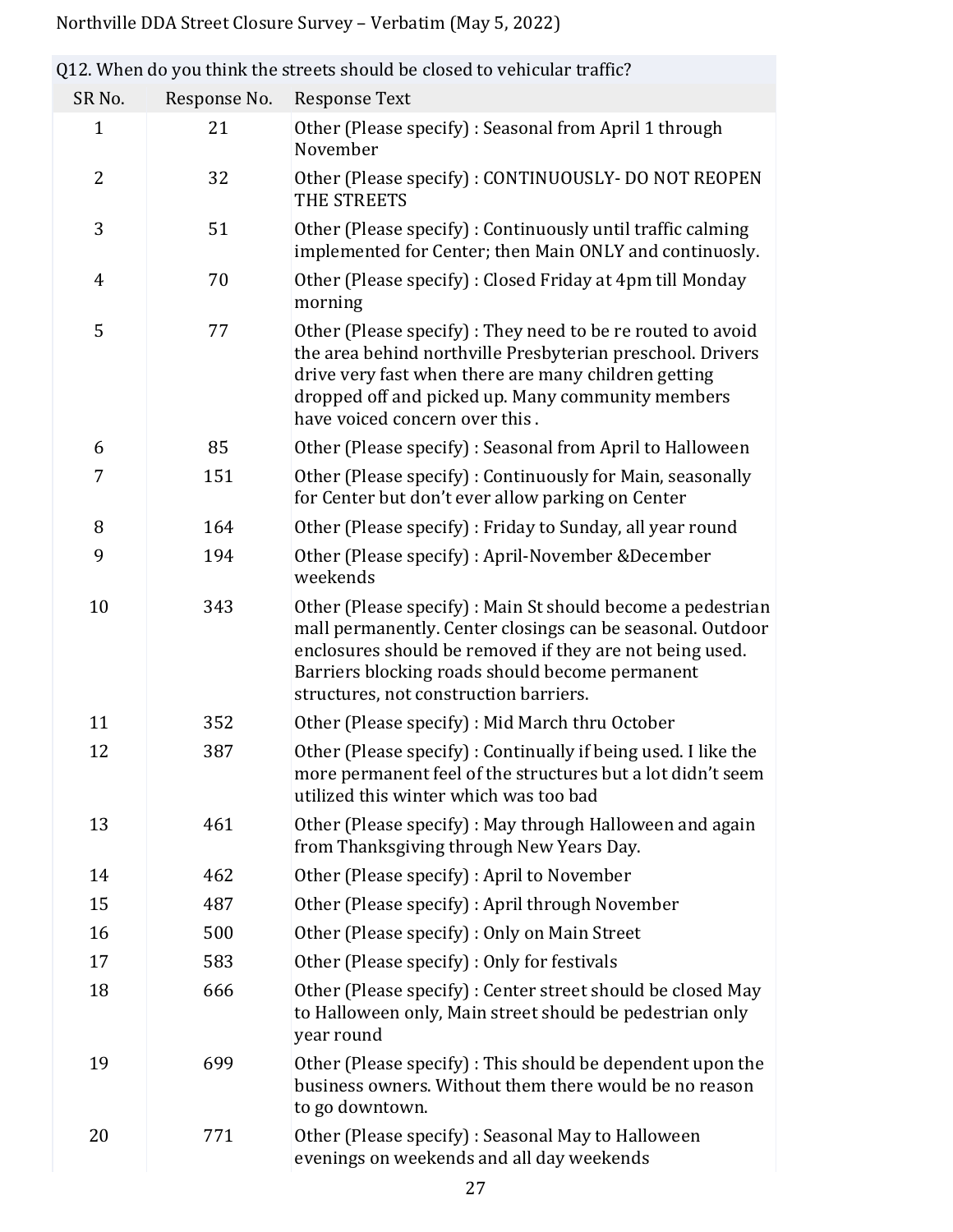| Northville DDA Street Closure Survey - Verbatim (May 5, 2022) |  |  |
|---------------------------------------------------------------|--|--|
|---------------------------------------------------------------|--|--|

|    |       | $\frac{1}{2}$ of the mass succet closure survey $\frac{1}{2}$ verbathing may b, 2022 f                                                                                             |
|----|-------|------------------------------------------------------------------------------------------------------------------------------------------------------------------------------------|
| 21 | 787   | Other (Please specify) : Main: permanent closure, Center:<br>seasonal closure, May-mid-November                                                                                    |
| 22 | 901   | Other (Please specify) : permanently                                                                                                                                               |
| 23 | 909   | Other (Please specify) : main street can remain closed but<br>Center needs to be reopened as soon as possible. Utilize the<br>parking spaces for outdoor use by the local vendors. |
| 24 | 968   | Other (Please specify) : Seasonal from May 1st to<br>Thanksgiving.                                                                                                                 |
| 25 | 1,056 | Other (Please specify) : Seasonal from May to Halloweens<br>Fri - Sun                                                                                                              |
| 26 | 1,076 | Other (Please specify) : Streets should remain closed to<br>vehicular traffic year round                                                                                           |
| 27 | 1,093 | Other (Please specify) : Events in the summer                                                                                                                                      |
| 28 | 1,096 | Other (Please specify) : Maybe weekends or special events<br>only?                                                                                                                 |
| 29 | 1,117 | Other (Please specify) : May through December                                                                                                                                      |
| 30 | 1,245 | Other (Please specify) : Weekends only, year-round                                                                                                                                 |
| 31 | 1,248 | Other (Please specify) : Only for events                                                                                                                                           |
| 32 | 1,281 | Other (Please specify) : Closed seasonal from May to<br>Halloween and also over the christmas/new year holiday<br>season                                                           |
| 33 | 1,387 | Other (Please specify) : Continuously if it's only close on<br><b>Main Street</b>                                                                                                  |
| 34 | 1,402 | Other (Please specify) : Main Street permanently. Center for<br>summer special events.                                                                                             |
| 35 | 1,470 | Other (Please specify) : April through First Week November                                                                                                                         |
| 36 | 1,526 | Other (Please specify) : Seasonal from May to New Years<br>Day                                                                                                                     |
| 37 | 1,552 | Other (Please specify) : All weekends                                                                                                                                              |
| 38 | 1,600 | Other (Please specify) : Every weekend throughout the<br>year.                                                                                                                     |
| 39 | 1,815 | Other (Please specify) : weekends year round                                                                                                                                       |
| 40 | 1,902 | Other (Please specify) : Seasonal April to Halloween                                                                                                                               |
| 41 | 1,921 | Other (Please specify) : Continuously                                                                                                                                              |
| 42 | 1,924 | Other (Please specify) : Continuously                                                                                                                                              |
| 43 | 1,988 | Other (Please specify) : Seasonal May to Halloween also<br>Christmas festivities                                                                                                   |
| 44 | 2,018 | Other (Please specify) : Continuously on main and seasonal<br>on center street                                                                                                     |
| 45 | 2,150 | Other (Please specify): Weekends only (Thursday - Sunday                                                                                                                           |
| 46 | 2,199 | Other (Please specify) : At a minimum Weekends year<br>round.                                                                                                                      |
| 47 | 2,254 | Other (Please specify) : Street open Mon.-Thur. and and                                                                                                                            |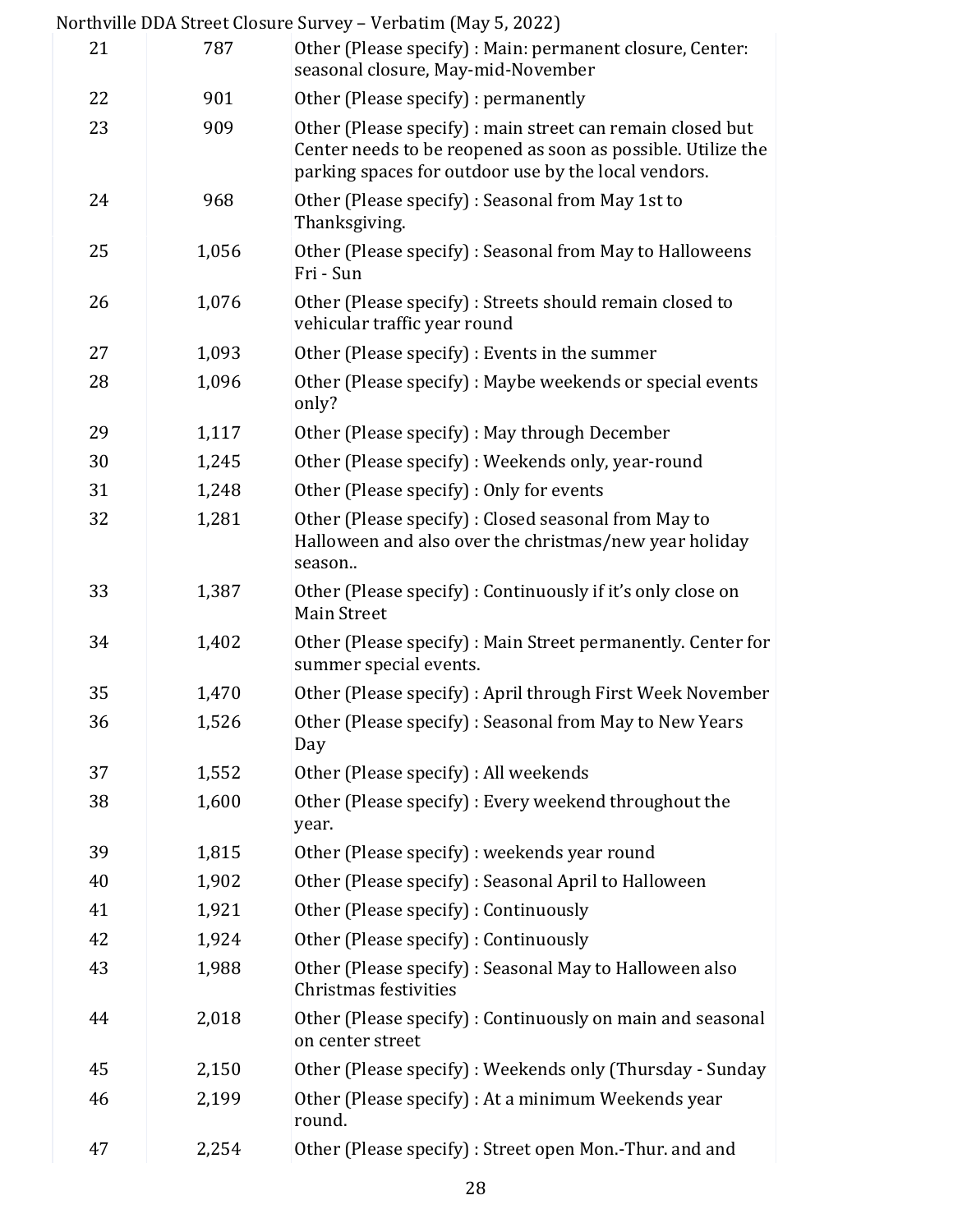#### Northville DDA Street Closure Survey – Verbatim (May 5, 2022) closed Friday- Sun. 48 2,332 Other (Please specify) : They don't need to be continually closed every FRIDAY if you just invested in PROPER street blockades between Center and Dunlap(Hutton), KEEP ONLY the secontion on MAIN closed and allow drinks to be purchased at ANY establisment to be mostly consumed in the closed sections. Really not too hard. 49 2,397 Other (Please specify) : If COVID spread remains high, seasonal from May to Halloween. If COVID spread moderates, seasonal weekends only May - Halloween. 50 2,487 Other (Please specify) : let the businesses in these areas decide 51 2,597 Other (Please specify) : Holidays, winter especially/Christmas. I've gotten used to it. 52 2,616 Other (Please specify) : Not sure. I think that's up to store owners and shop keepers. 53 2,656 Other (Please specify) : April-November 54 2,780 Other (Please specify) : April-November 55 2,836 Other (Please specify) : Mid April to mid November 56 2,865 Other (Please specify) : Streets should not be closed. 57 2,892 Other (Please specify) : Seasonal May through Halloween plus on other special occasions like St Patrick's day 58 2,894 Other (Please specify) : April 1-November 15 59 2,895 Other (Please specify) : April-November 60 2,900 Other (Please specify) : April 1 November 30 61 2,958 Other (Please specify) : April - November 62 2,969 Other (Please specify) : April - mid November 63 2,979 Other (Please specify) : Continuously 64 2,993 Other (Please specify) : April - weekend after thanksgiving 65 3,045 Other (Please specify) : Main should remain closed and dressed up over the coming years - Center open... 66 3,078 Other (Please specify) : April - November 30th 67 3,080 Other (Please specify) : April 15 -November 30 68 3,086 Other (Please specify) : if both streets, weekends only. keep open all the time if just main is closed 69 3,109 Other (Please specify) : Nightly from 5 or so on like they do in Europe. 70 3,118 Other (Please specify) : April - Dec. no need to have outdoor seating Jan-March when the weather is terrible. 71 3,135 Other (Please specify) : April- November 72 3,141 Other (Please specify) : First weekend of April - November 30th 73 3,145 Other (Please specify) : Mid April Mid November